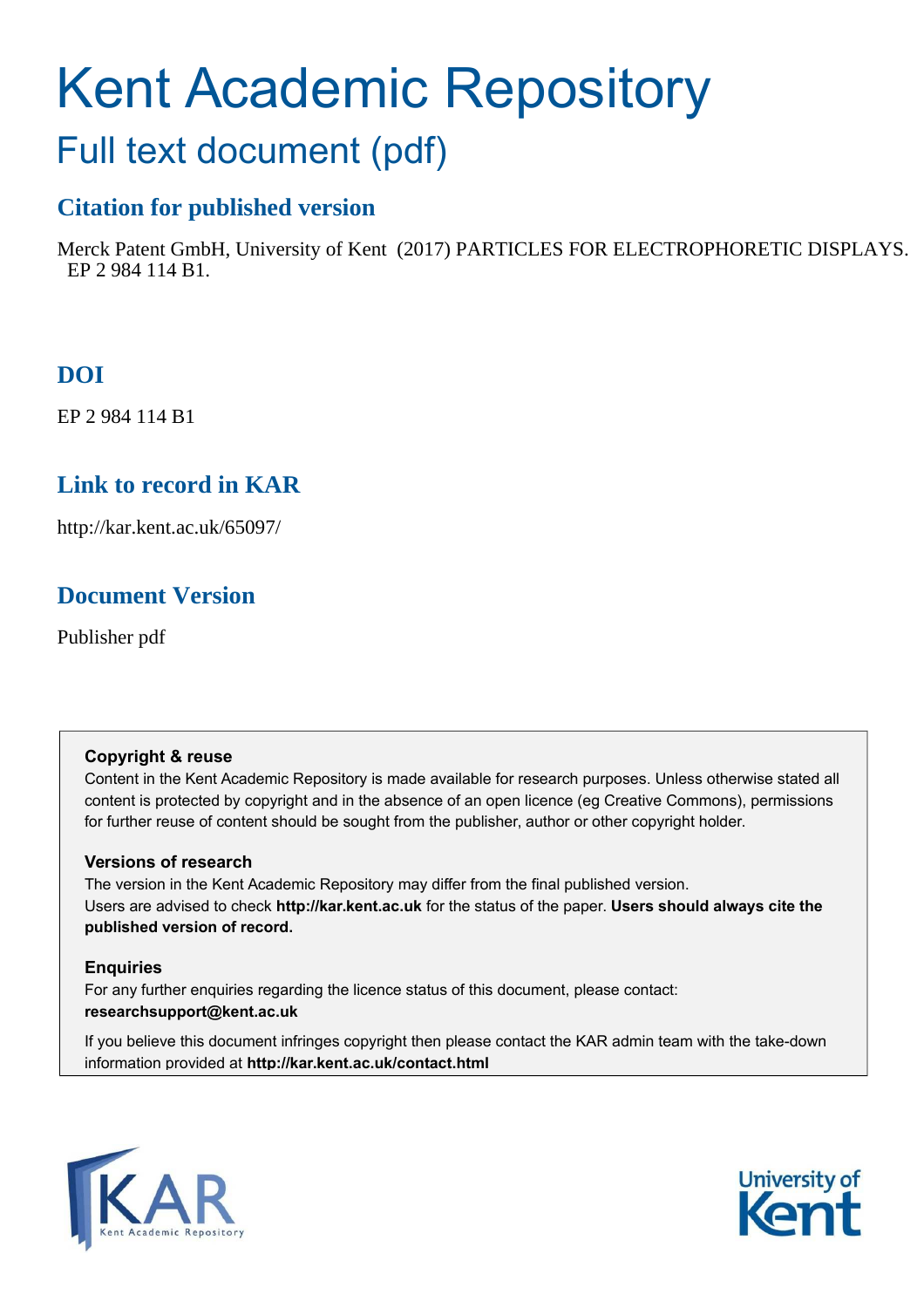(19)





# (11) **EP 2 984 114 B1**

# (12) **EUROPEAN PATENT SPECIFICATION**

- (45) Date of publication and mention of the grant of the patent: **15.03.2017 Bulletin 2017/11**
- (21) Application number: **14711160.3**
- (22) Date of filing: **18.03.2014**

(51) Int Cl.: *C08F 293/00 (2006.01) C08F 265/06 (2006.01) G02F 1/167 (2006.01) C08F 287/00 (2006.01) C08F 299/04 (2006.01)*

- (86) International application number: **PCT/EP2014/000738**
- (87) International publication number: **WO 2014/166583 (16.10.2014 Gazette 2014/42)**

## (54) **PARTICLES FOR ELECTROPHORETIC DISPLAYS** PARTIKEL FÜR ELEKTROPHORETISCHE ANZEIGEN

PARTICULES POUR ÉCRANS ÉLECTROPHORÉTIQUES

- (84) Designated Contracting States: **AL AT BE BG CH CY CZ DE DK EE ES FI FR GB GR HR HU IE IS IT LI LT LU LV MC MK MT NL NO PL PT RO RS SE SI SK SM TR**
- (30) Priority: **12.04.2013 EP 13001925**
- (43) Date of publication of application: **17.02.2016 Bulletin 2016/07**
- (73) Proprietors:
	- **Merck Patent GmbH 64293 Darmstadt (DE)**
	- **University of Kent Canterbury, Kent CT2 7NZ (GB)**
- (72) Inventors:
	- **FARRAND, Louise, Diane Dorset DT11 7BW (GB)**
	- **TOPPING, Claire Southampton SO16 7BF (GB)**
- **BELSEY, Kate Birchington CT7 9AH (GB) • HOLDER, Simon Canterbur CT2 8EN (GB)**
- (56) References cited: **WO-A2-2010/089057 US-A1- 2005 267 263 US-A1- 2007 297 038** 
	- **HARRIS H V ET AL: "Octadecyl acrylate based block and random copolymers prepared by ATRP as comb-like stabilizers for colloidal micro-particle one-step synthesis in organic solvents", POLYMER, ELSEVIER SCIENCE PUBLISHERS B.V, GB, vol. 47, no. 16, 26 July 2006 (2006-07-26) , pages 5701-5706, XP028060696, ISSN: 0032-3861, DOI: 10.1016/J.POLYMER.2006.06.011 [retrieved on 2006-07-26]**

2 984 114 B1 **EP 2 984 114 B1** 요<br>비

Note: Within nine months of the publication of the mention of the grant of the European patent in the European Patent Bulletin, any person may give notice to the European Patent Office of opposition to that patent, in accordance with the Implementing Regulations. Notice of opposition shall not be deemed to have been filed until the opposition fee has been paid. (Art. 99(1) European Patent Convention).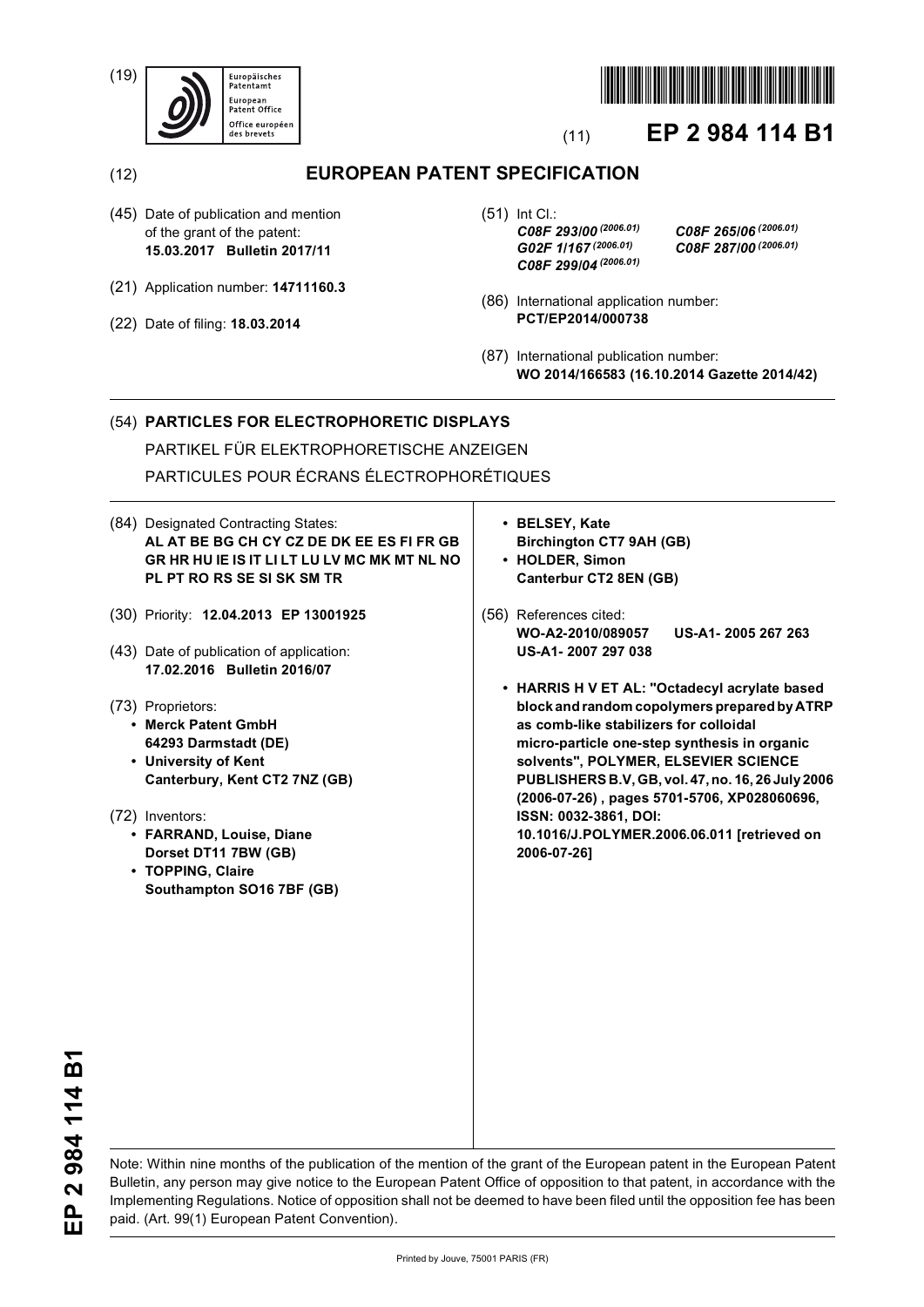#### **Description**

*5*

**[0001]** This invention relates to polymer particles, a process for their preparation, the use of these particles for the preparation of an electrophoretic device, colour electrophoretic displays comprising such particles, and new block copolymer stabilisers.

**[0002]** In recent years a need has developed for low power, low cost and light weight display devices. EPDs (Electrophoretic Displays) can fulfil this requirement. One use of EPDs is for electronic paper. It is imperative that once an image is displayed, the image can be retained for a long period of time without further voltage being applied. Hence, this fulfils the requirements of low power use, and means an image can be visible until another image is required.

- *10* **[0003]** An EPD generally comprises charged electrophoretic particles dispersed between two substrates, each comprising one or more electrodes. The space between the electrodes is filled with a dispersion medium which may be a different colour to the colour of the particles. The space between the electrodes may also be filled with a transparent dispersion medium and two kinds of particles with charge of opposite signs. If a voltage is applied between the electrodes, charged particles move to the electrode of opposite polarity. The particles can cover the observer's side electrode, so
- *15* that a colour identical to the colour of the particles is displayed when an image is observed from the observer's side. Any image can be observed using a multiplicity of pixels. Available technologies of EPDs include electronic paper, commercially used in electronic books. This application uses black and white colour. However, the main disadvantage of state of the art EPDs is the lack of a bright full colour system.
- *20* **[0004]** The use of different coloured particles in a single pixel has been exemplified in recent patent literature (US 7,304,634, GB 2 438 436, US 2007/0268244), but all of these approaches require the use of complex cell structures and drive schemes. Special coloured particles for EPDs and processes for their preparation are disclosed in US 2007/0297038, US 2008/0013156, US 6,822,782, WO 2007/048721, WO 2008/003619, WO 2008/003604, US 2005/0267263, WO 2006/126120, and J. Nanosci. Nanotechn. 2006, Vol. 6, No. 11, p. 3450 - 3454. Two particle system comprising inorganic and resin particles are also known (EP 1 491 941). These coloured particles are only achievable
- *25* by complicated processes and/or they are only suitable for specific applications. Similar coloured particles and their preparation processes are known for analytical techniques (US 5,607,864 and US 5,716,855) and as toner particles for ink jet printing (US 4,613,559).

**[0005]** In EPD, in order to move particles effectively in a non-polar fluid, and to avoid flocculation of particles, the particles require to be sterically stabilised and charged. Reported methods of preparing polymeric particles suitable for

- *30* EPD are complicated and have numerous steps. Graft copolymer stabilisers made up of poly(12-hydroxystearic acid)-(glycidyl methacrylate)-(methyl methacrylate) are known in prior art (e.g. KEJ Barrett, Dispersion Polymerisation in Organic Media, Wiley Interscience 1975). PMMA-*b*-PODA stabilisers are reported (Harris and Holder, Polymer 47, 2006, 5701-5706). However, many reported stabilisers prepare particles which are too large for EPD or require multiple steps, or use too dilute conditions or require the presence of specific groups to be present in the particles to be captured or
- *35* can be washed out or removed over time, are not commercially available or are not suitable for dispersion polymerisation in non-aqueous solvent.

**[0006]** There is a need to simplify the complicated preparation of polymeric particles suitable for EPD by means of a simple preparation of charged coloured particles which can be easily dispersed in non-polar media, show electrophoretic mobility and which do not leach colour in a dispersant.

- *40* **[0007]** This object is solved by polymer particles for use in electrophoretic devices comprising at least one stabiliser and monomer units of at least one monomer, optionally at least one polymerisable dye, optionally of at least one charged co-monomer, and optionally of at least one crosslinking co-monomer, wherein the stabiliser is a copolymer of methyl methacrylate, octadecyl acrylate, and at least one co-monomer, by a process for the preparation of such polymer particles, by the use of these particles for the preparation of an electrophoretic device, by electrophoretic fluids and devices
- *45* comprising such particles, and by new copolymer stabilisers. **[0008]** This invention relates specifically to dyed polymer particles with a block copolymer surface stabiliser beneficial to form these particles in a dispersion polymerisation process preparation and for colloidal stability following their preparation; fluid compositions containing these particles and electrophoretic displays (EPD) comprising such particles or fluids.
- *50 55* **[0009]** Preferably, the invention enables the synthesis of dyed polymer particles in a medium suitable for EPD comprising a stabiliser which can be easily irreversibly bound to the particles and which does not rely on specific chemical groups to be present. Preferably, the new copolymer stabilisers comprise a polymerisable group and a 2-ethyl hexyl group to disrupt gelation of particles and give enhanced temperature stability. Particularly, ATRP (atom transfer radical polymerisation) can give complete control of stabiliser molecular weight and structure. New stabilisers are ideal for
	- preparation and stabilisation of particles for EPD. **[0010]** An essential component of the polymeric particles is a copolymer stabiliser comprising monomer units of methyl methacrylate (MMA), octadecyl acrylate (ODA), and at least one co-monomer. Preferably a block copolymer is used. **[0011]** In particular, the introduction of a co-monomer into the poly(octadecyl acrylate (PODA) block of the stabiliser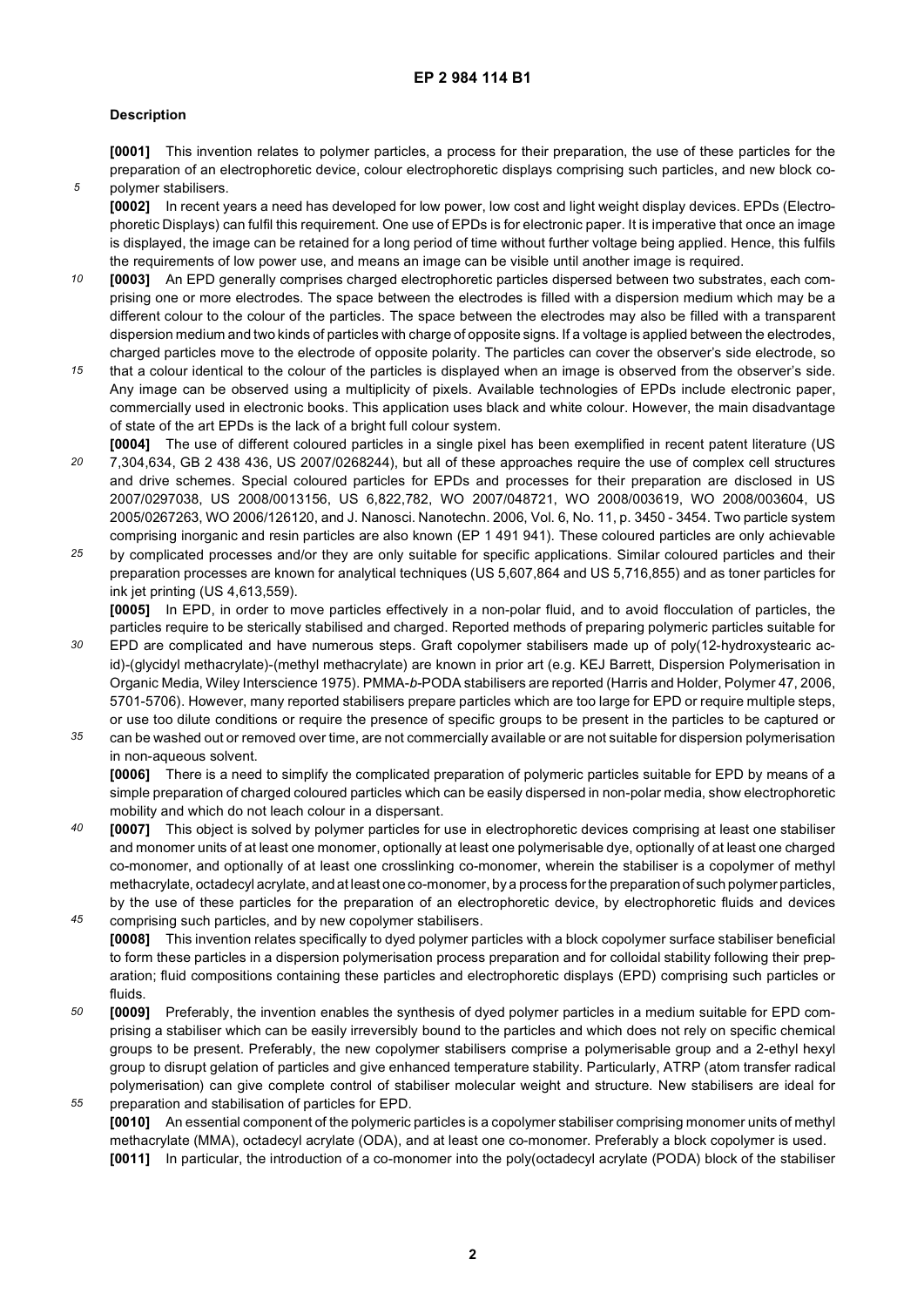at various molar percentages prevents precipitation of the stabiliser from dodecane solution and gelation of the polymeric particles. To further improve particle stability, a polymerisable group can be introduced into the stabiliser structure. This modification enables the stabiliser to be chemically bound to the resulting polymer particles. This adaptation is beneficial when dispersions are placed into EPD cells and devices, since it prevents the stabiliser from detaching and solubilising

*5* in the non-polar solvent during the switching process. The stabiliser is polymerised into the polymer particle and cannot be removed by solvent washing or over time. Throughout this specification, poly(methyl methacrylate)-*block*-poly(octadecyl acrylate) stabilisers are also called PMMA-*b*-PODA stabilisers.

*10*

*40*

**[0012]** No specific chemical groups are required for the copolymer stabiliser to work other than the presence of another monomer in addition to methyl methacrylate and octadecyl acrylate. Preferably, co-monomers with branched alkyl groups can be used such as ethyl hexyl acrylate (EHA).

**[0013]** The stabiliser is specifically designed so that the poly(methyl methacrylate) (PMMA) block becomes entangled in the growing polymer particle and is incompatible with the solvent whereas the PODA block is complimentary with the non-polar solvent. Specifically, the inclusion of ethyl hexyl groups in the new stabiliser provides benefits such as better temperature stability. The inclusion of a polymerisable group in the new stabiliser is also beneficial in this application

- *15* since the stabiliser cannot be removed during any washing process or over time in display operation. **[0014]** The new PMMA-*b*-PODA stabilisers according to the invention can preferably be used to prepare dyed and optionally cross-linked polymer particles suitable for EPD. For example cyan, magenta, yellow and black dyed polymer particles can be produced using this stabiliser having good mobility when switched in an electrophoretic cell. Dyes can be also irreversibly entangled into the forming polymer particles as well as the stabiliser by using polymerisable dyes,
- *20* so that the dye is not able to leach from the particle over a long time period. Dyed polymer particles have a much lower density than pigment particles whose use has been reported in EPD. In an EPD, these dyed polymer particles should settle much more slowly than pigment particles, allowing for better bistability. Additionally, such dyed polymer particles advantageously do not swell in non-polar EPD solvents due to being cross-linked through dyes with more than one polymerisable group.
- *25 30* **[0015]** Usually, a monomer composition for the preparation of polymer particles according to the invention comprises at least one copolymer stabiliser, at least one monomer, at least one initiator, optionally at least one polymerisable dye, optionally at least one charged co-monomer, and optionally at least one cross-linking co-monomer. Preferably, a monomer composition according to the invention comprises a monomer providing the basic structure, a copolymer stabiliser, a polymerisable dye, optionally an ionic co-monomer, and an initiator. Preferably the polymerisation according to the invention is a free radical polymerisation.

**[0016]** Preferably, a simple 1-step reaction in a non-aqueous, preferably non-polar medium is used. The preferred solvents are non-polar hydrocarbon solvents, especially such used in EPD fluids, i.e. the Isopar series (Exxon-Mobil), Norpar, Shell-Sol (Shell), Sol-Trol (Shell), naphtha, and other petroleum solvents, as well as long chain alkanes such as dodecane, tetradecane, decane and nonane. Especially preferred is dodecane. Oil-soluble initiators are preferred in

*35* this dispersion polymerisation. Preferably the coloured polymer particles are simply separated from the reaction suspension by filtration, preferably by pouring the suspension through a pore size filter, i.e. a 50  $\mu$ m pore size filter, or the particles can be cleaned by centrifuging.

**[0017]** An essential component of polymer particles prepared by the present process is a copolymer which acts as steric stabiliser and/or surface modifier into the particles. The stabiliser is a copolymer of methyl methacrylate, octadecyl acrylate, and at least one co-monomer.

- **[0018]** Suitable co-monomers are 2-ethylhexyl methacrylate, benzyl methacrylate, butyl methacrylate, cyclohexyl methacrylate, ethyl methacrylate, hexyl methacrylate, Isobornyl methacrylate, isobutyl methacrylate, isodecyl methacrylate, lauryl methacrylate, stearyl methacrylate, phenyl methacrylate, tert-butyl methacrylate, 3,5,5-trimethylhexyl methacrylate and the acrylate and acrylamide equivalents. Preferably, the co-monomer is a (meth)acrylic acid ester of a
- *45* branched alcohol. Especially preferred is 2-ethyl hexyl acrylate. **[0019]** Preferred stabilisers according to the invention are copolymers of methyl methacrylate, octadecyl acrylate, and ethyl hexyl acrylate, especially poly(methyl methacrylate)-*block-*poly(octadecyl acrylate)/poly(ethyl hexyl acrylate), also called PMMA<sub>n</sub>-*b-*P(ODA<sub>m</sub>-co-EHA<sub>p</sub>), wherein n is the number of methyl methacrylate monomer units, m is the number of octadecyl acrylate monomer units, and p is the number of ethyl hexyl acrylate monomer units. In particular, n is in the
- *50* range of 5-200, preferably 5- 40. In particular, m is in the range of 40-150, preferably 40-90. In particular, p is in the range of 1-80, preferably 3- 50. **[0020]** Copolymer stabilisers having a molecular weight M<sub>n</sub> of 2000 - 50000, preferably 3000 - 30000, especially 4000 - 25000, are preferred. Especially copolymers with a narrow molecular weight distribution are preferred. The molecular weight M<sub>n</sub> can be determined by gel permeation chromatography (GPC) in tetrahydrofuran using PMMA as standard,
- *55* structures are calculated based on results from <sup>1</sup>H NMR analyses. Preferably the molecular weight Mn is determined by gel permeation chromatography (GPC) in tetrahydrofuran as described in detail in the following experimental part. **[0021]** Block copolymers and their synthesis are known to the skilled artisan. Block copolymers with a narrow weight distribution are particularly prepared by living radical polymerisations, such as atom transfer radical polymerisation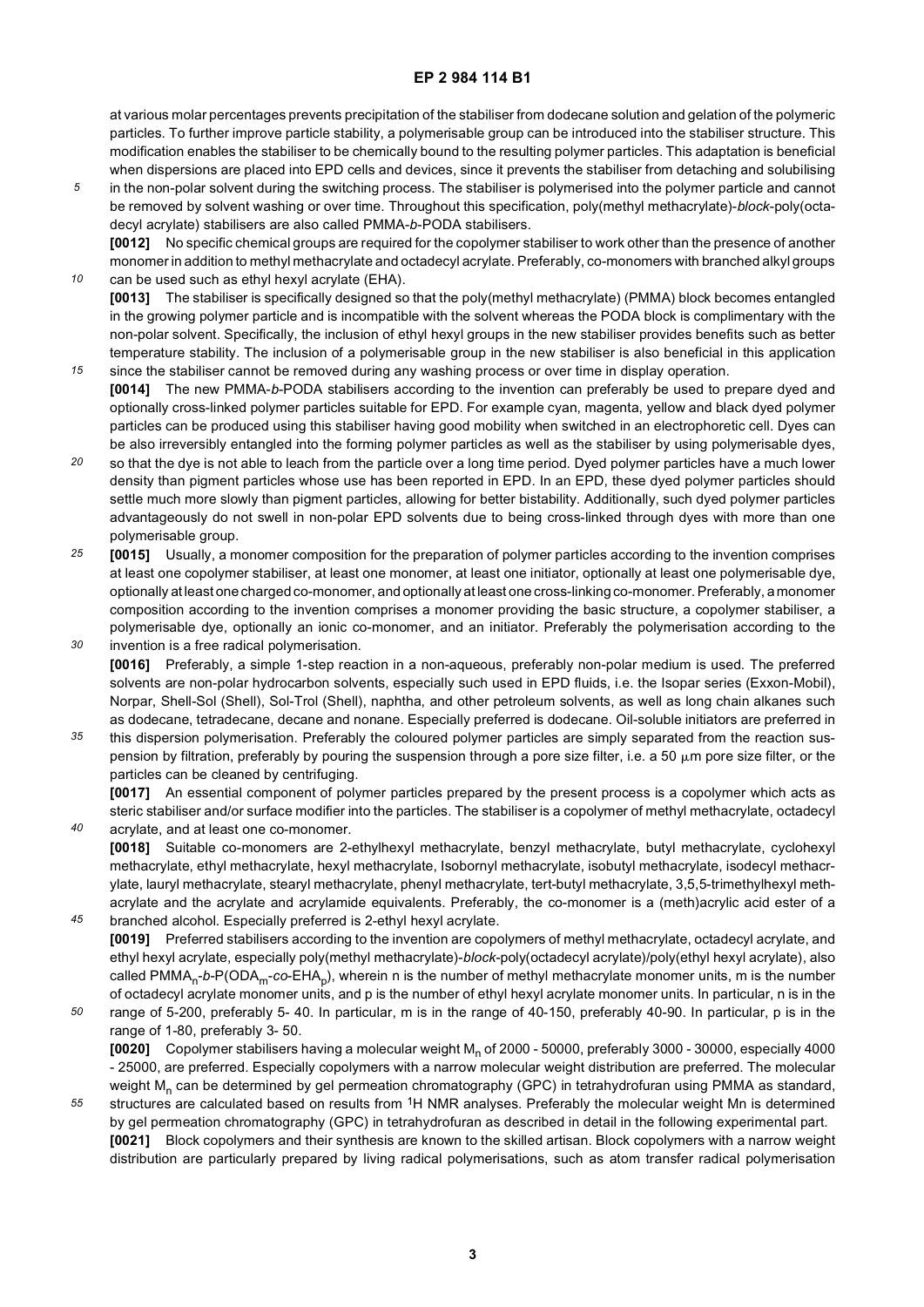(ATRP), nitroxide-mediated polymerisation (NMP), reversible addition fragmentation transfer polymerisation (RAFT) and single electron transfer (SET). The characteristics of living polymerisation are polymerisation proceeding until all monomer is consumed, molecular weight control by stoichiometry of reaction, and block copolymer preparation by sequential monomer addition. Preferably A-B diblock copolymers are prepared by ATRP.

- *5* **[0022]** ATRP differs from conventional radical based polymer manufacturing methods by allowing the preparation of complex polymer structures using a special catalyst that adds one monomer at a time to a growing polymer chain. This process can be shut down or re-started, depending on how the temperature and other parameters of the reaction are varied. ATRP is a robust way to uniformly and precisely control the chemical composition and architecture of polymers as well as the uniform growth of every polymer chain, while employing a broad range of monomers. ATRP and ATRP
- *10* reagents have been described in the literature (K. Matyjaszewski.; N. V. Tsarevsky, Nature Chem. 2009, 1, 276-288. W. Tang, Y. Kwak, W. Braunecker, N. V. Tsarevsky, M. L. Coote, K. Matyjaszewski, J. Am. Chem. Soc, 2008, 130, 10702) and are commercially available, for example from Sigma- Aldrich. **[0023]** A typical process to prepare a polymerisable A-B diblock stabiliser is described: 2-Hydroxyethyl 2-bromoisobu-
- *15* tyrate is commercially available or can be prepared from a mixture of 2-bromo-2-methylpropionyl bromide with ethylene glycol and triethylamine in methylene chloride. 2-Hydroxyethyl 2-bromoisobutyrate is reacted with methyl methacrylate in the presence of copper (I) chloride, copper (II) chloride and N,N,N',N",N"-pentamethyl-diethylenetriamine or similar to form a PMMA block macroinitiator with hydroxy functionality. This PMMA macroinitiator is reacted with octadecyl acrylate in the presence of copper (I) bromide and a ligand such as N-(n-propyl)-2-pyridyl(methanimine) to form a PMMA*block-*PODA copolymer. If desired, a polymerisable group such as acrylate or methacrylate can be added using an
- *20* esterification techniques such as methacrylic acid plus triethylamine. The A-B PMMA-*block*-PODA is then precipitated out of solution and isolated as an off white solid. **[0024]** A typical process under convenient conditions as known in the art to prepare a block copolymer stabiliser according to the invention is exemplified for PMMA-*b*-P(ODA-*co*-EHA): 2-Hydroxyethyl 2-bromoisobutyrate is commercially available or can be prepared from a mixture of 2-bromo-2-methylpropionyl bromide with ethylene glycol and
- *25* triethylamine in methylene chloride. 2-Hydroxyethyl 2-bromoisobutyrate is reacted with methyl methacrylate in the presence of copper (I) chloride, copper (II) chloride and N,N,N',N",N"-pentamethyldiethylenetriamine or similar to form a PMMA block macroinitiator with hydroxy functionality. This PMMA macroinitiator is reacted with octadecyl acrylate and 2-ethyl hexyl acrylate in predetermined ratios in the presence of copper (I) bromide and a ligand such as N-(n-propyl)- 2-pyridyl(methanimine) to form a PMMA-*b-*P(ODA-*co*-EHA) copolymer. If desired, a polymerisable group such as acrylate
- *30* or methacrylate can be added using an esterification technique such as methacrylic acid plus triethylamine to the terminated hydroxyl function. The PMMA-*b*-P(ODA-*co*-EHA) is then precipitated out of solution and isolated as an off white solid. The preparation of further stabilisers according to the invention can be carried out analogously. **[0025]** The polymer particles of the invention can be prepared from most monomer types, in particular methacrylates,

acrylates, methacrylamides, acrylonitriles, α-substituted acrylates, styrenes and vinyl ethers, vinyl esters, propenyl

*35* ethers, oxetanes and epoxys but would typically be prepared from largest percentage to be monomer, then cross-linker, and include a charged monomer (e.g. quaternised monomer). Especially preferred are methyl methacrylate and ethylene glycol dimethyl methacrylate as a cross-linker and 2-methacryloxy ethyl trimethyl ammonium chloride (MOTAC) as reactive charged monomer but many others could be used, the following are all examples of which could be used which are commercially available from the Sigma-Aldrich chemical company.

*40*

Methacrylates:

*45* **[0026]** Methacrylic acid, Methyl methacrylate (MMA), Ethyl methacrylate (EMA), n-Butyl methacrylate (BMA), 2-Aminoethyl methacrylate hydrochloride, Allyl methacrylate, Benzyl methacrylate, 2-Butoxyethyl methacrylate, 2-(*tert-*Butylamino)ethyl methacrylate, Butyl methacrylate, *tert*-Butyl methacrylate, Caprolactone 2-(methacryloyloxy)ethyl ester, 3-Chloro-2-hydroxypropyl methacrylate, Cyclohexyl methacrylate, 2-(Diethylamino)ethyl methacrylate, Di(ethylene glycol) methyl ether methacrylate, 2-(Dimethylamino)ethyl methacrylate, 2-Ethoxyethyl methacrylate, Ethylene glycol dicyclopentenyl ether methacrylate, Ethylene glycol methyl ether methacrylate, Ethylene glycol phenyl ether methacrylate, 2-Ethylhexyl methacrylate, Furfuryl methacrylate, Glycidyl methacrylate, Glycosyloxyethyl methacrylate, Hexyl meth-

- *50* acrylate, Hydroxybutyl methacrylate, 2-Hydroxyethyl methacrylate, 2-Hydroxyethyl methacrylate, Hydroxypropyl methacrylate Mixture of hydroxypropyl and hydroxyisopropyl methacrylates, 2-Hydroxypropyl 2-(methacryloyloxy)ethyl phthalate, Isobornyl methacrylate, Isobutyl methacrylate, 2-Isocyanatoethyl methacrylate, Isodecyl methacrylate, Lauryl methacrylate, Methacryloyl chloride, Methacrylic acid, 2-(Methylthio)ethyl methacrylate, mono-2-(Methacryloyloxy)ethyl maleate, mono-2-(Methacryloyloxy)ethyl succinate, Pentabromophenyl methacrylate, Phenyl methacrylate, Phosphoric
- *55* acid 2-hydroxyethyl methacrylate ester, Stearyl methacrylate, 3-Sulfopropyl methacrylate potassium salt, Tetrahydrofurfuryl methacrylate, 3-(Trichlorosilyl)propyl methacrylate, Tridecyl methacrylate, 3-(Trimethoxysilyl)propyl methacrylate, 3,3,5-Trimethylcyclohexyl methacrylate, Trimethylsilyl methacrylate, Vinyl methacrylate. Preferably Methyl methacrylate (MMA), Ethyl methacrylate (EMA), Methacrylic acid, and/or n-Butyl methacrylate (BMA) are used.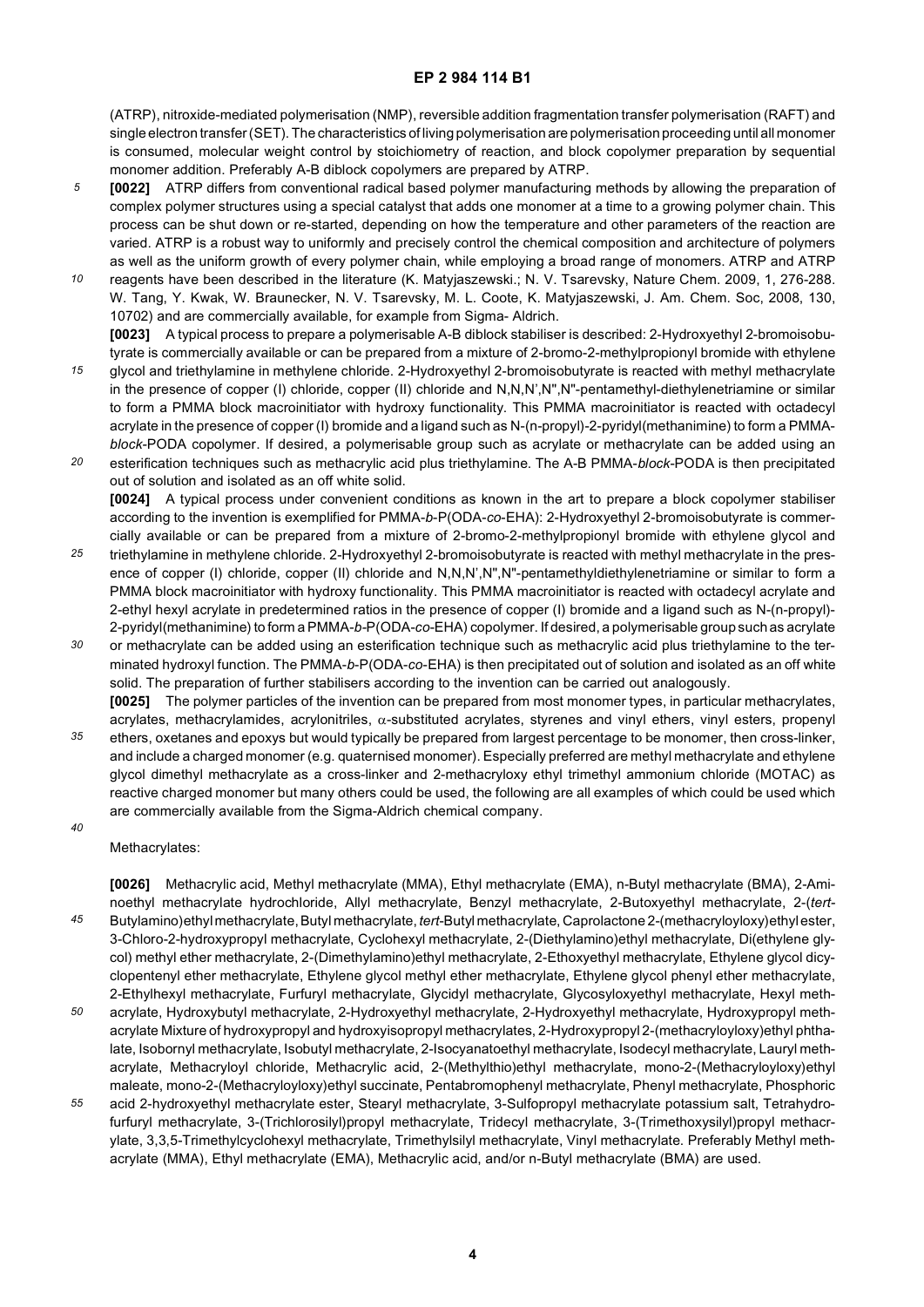#### Acrylates:

*5* **[0027]** Acrylic acid, 4-Acryloylmorpholine, [2-(Acryloyloxy)ethyl]trimethylammonium chloride, acrylic acid, 2-(4-Benzoyl-3-hydroxyphenoxy)ethyl acrylate, Benzyl 2-propylacrylate, 2-Butoxyethyl acrylate, Butyl acrylate, *tert*-Butyl acrylate, 2-[(Butylamino)carbonyl]oxy]ethyl acrylate, *tert*-Butyl 2-bromoacrylate, 4-*tert*-Butylcyclohexyl acrylate, 2-Carboxyethyl acrylate, 2-Carboxyethyl acrylate oligomers anhydrous, 2-(Diethylamino)ethyl acrylate, i(ethylene glycol) ethyl ether acrylate technical grade, Di(ethylene glycol) 2-ethylhexyl ether acrylate, 2-(Dimethylamino)ethyl acrylate, 3-(Dimethylamino)propyl acrylate, Dipentaerythritol penta-/hexa-acrylate, 2-Ethoxyethyl acrylate, Ethyl acrylate, 2-Ethylacryloyl chloride, Ethyl 2-(bromomethyl)acrylate, Ethyl *cis*-(β-cyano)acrylate, Ethylene glycol dicyclopentenyl ether acrylate, Ethylene

*10* glycol methyl ether acrylate, Ethylene glycol phenyl ether acrylate, Ethyl 2-ethylacrylate, 2-Ethylhexyl acrylate, Ethyl 2 propylacrylate, Ethyl 2-(trimethylsilylmethyl)acrylate, Hexyl acrylate, 4-Hydroxybutyl acrylate, 2-Hydroxyethyl acrylate, 2-Hydroxy-3-phenoxypropyl acrylate, Hydroxypropyl acrylate, Isobornyl acrylate, Isobutyl acrylate, Isodecyl acrylate, Isooctyl acrylate, Lauryl acrylate, Methyl 2-acetamidoacrylate, Methyl acrylate, Methyl α-bromoacrylate, Methyl 2-(bromomethyl)acrylate, Methyl 3-hydroxy-2-methylenebutyrate, Octadecyl acrylate, Pentabromobenzyl acrylate, Pentab-

*15* romophenyl acrylate, Poly(ethylene glycol) methyl ether acrylate, Poly(propylene glycol) acrylate, Poly(propylene glycol) methyl ether acrylate Soybean oil, epoxidized acrylate, 3-Sulfopropyl acrylate potassium salt, Tetrahydrofurfuryl acrylate, 3-(Trimethoxysilyl)propyl acrylate, 3,5,5-Trimethylhexyl acrylate. Preferably Methyl acrylate, Ethyl acrylate, Acrylic acid, and/or n-Butyl acrylate are used.

#### *20* Acrylamides:

**[0028]** 2-Acrylamidoglycolic acid, 2-Acrylamido-2-methyl-1-propanesulfonic acid, 2-Acrylamido-2-methyl-1-propanesulfonic acid sodium salt solution, (3-Acrylamidopropyl)trimethylammonium chloride solution, 3-Acryloylamino-1 propanol solution purum, N-(Butoxymethyl)acrylamide, N-tert-Butylacrylamide, Diacetone acrylamide, N,N-Dimethylacrylamide, N-[3-(Dimethylamino)propyl]methacrylamide, N-Hydroxyethyl acrylamide, N-(Hydroxymethyl)acrylamide, N-(Isobutoxymethyl)acrylamide, N-Isopropylacrylamide, N-Isopropylmethacrylamide, Methacrylamide, N-Phenylacrylamide, N-[Tris(hydroxymethyl)methyl]acrylamide.

#### *30* Styrenes

*25*

**[0029]** Styrene, Divinyl benzene, 4-Acetoxystyrene, 4-Benzyloxy-3-methoxystyrene, 2-Bromostyrene, 3-Bromostyrene, 4-Bromostyrene, α-Bromostyrene, 4-*tert*-Butoxystyrene, 4-*tert*-Butylstyrene, 4-Chloro-α-methylstyrene, 2-Chlorostyrene, 3-Chlorostyrene, 4-Chlorostyrene, 2,6-Dichlorostyrene, 2,6-Difluorostyrene, 1,3-Diisopropenylbenzene, 3,4- Dimethoxystyrene, α,2-Dimethylstyrene, 2,4-Dimethylstyrene, 2,5-Dimethylstyrene,*N*,*N*-Dimethylvinylbenzylamine, 2,4-

*35* Diphenyl-4-methyl-1-pentene, 4-Ethoxystyrene, 2-Fluorostyrene, 3-Fluorostyrene, 4-Fluorostyrene, 2-Isopropenylaniline, 3-Isopropenyl-α,α-dimethylbenzyl isocyanate, Methylstyrene, α-Methylstyrene, 3-Methylstyrene, 4-Methylstyrene, 3-Nitrostyrene, 2,3,4,5,6-Pentafluorostyrene, 2-(Trifluoromethyl)styrene, 3-(Trifluoromethyl)styrene, 4-(Trifluoromethyl)styrene, 2,4,6-Trimethylstyrene. Preferably Styrene and/or Divinyl benzene are used.

#### *40* Vinyl Groups

**[0030]** 3-Vinylaniline, 4-Vinylaniline, 4-Vinylanisole, 9-Vinylanthracene, 3-Vinylbenzoic acid, 4-Vinylbenzoic acid, Vinylbenzyl chloride, 4-Vinylbenzyl chloride, (Vinylbenzyl)trimethylammonium chloride, 4-Vinylbiphenyl, 2-Vinylnaphthalene, 2-Vinylnaphthalene, Vinyl acetate, Vinyl benzoate, Vinyl 4*-tert-*butylbenzoate, Vinyl chloroformate, Vinyl chloro-

*45* formate, Vinyl cinnamate, Vinyl decanoate, Vinyl neodecanoate, Vinyl neononanoate, Vinyl pivalate, Vinyl propionate, Vinyl stearate, Vinyl trifluoroacetate.

**[0031]** Other monomers which may be used are those which have groups to help stabilisation of the particles, e.g. Poly(ethylene glycol) methyl ether acrylate, Poly(ethylene glycol) phenyl ether acrylate, lauryl methacrylate, Poly(ethylene glycol) methyl ether acrylate, Poly(propylene glycol) methyl ether acrylate, Lauryl acrylate and fluorinated monomers of

*50* above. Some of the monomers have groups for further reaction if so desired, e.g. Glycidyl ethacrylate, 2-Hydroxyethyl methacrylate.

**[0032]** The following compounds can be used as intraparticle crosslinking monomers for solubility control and solvent swelling resistance: ethylene glycol dimethacrylate (EGDMA), allyl methacrylate (ALMA), divinyl benzene, Bis[4-(vinyloxy)butyl] adipate, Bis[4-(vinyloxy)butyl] 1,6-hexanediylbiscarbamate, Bis[4-(vinyloxy)butyl] isophthalate, Bis[4-(viny-

*55* loxy)butyl] (methylenedi-4,1-phenylene)biscarbamate, Bis[4-(vinyloxy)butyl] succinate, Bis[4-(vinyloxy)butyl]terephthalate, Bis[4-(vinyloxymethyl)cyclohexylmethyl] glutarate, 1,4-Butanediol divinyl ether, 1,4-Butanediol vinyl ether, Butyl vinyl ether, *tert*-Butyl vinyl ether, 2-Chloroethyl vinyl ether, 1,4-Cyclohexanedimethanol divinyl ether, 1,4-Cyclohexanedimethanol vinyl ether, Di(ethylene glycol) divinyl ether, Di(ethylene glycol) vinyl ether, Ethylene glycol butyl vinyl ether,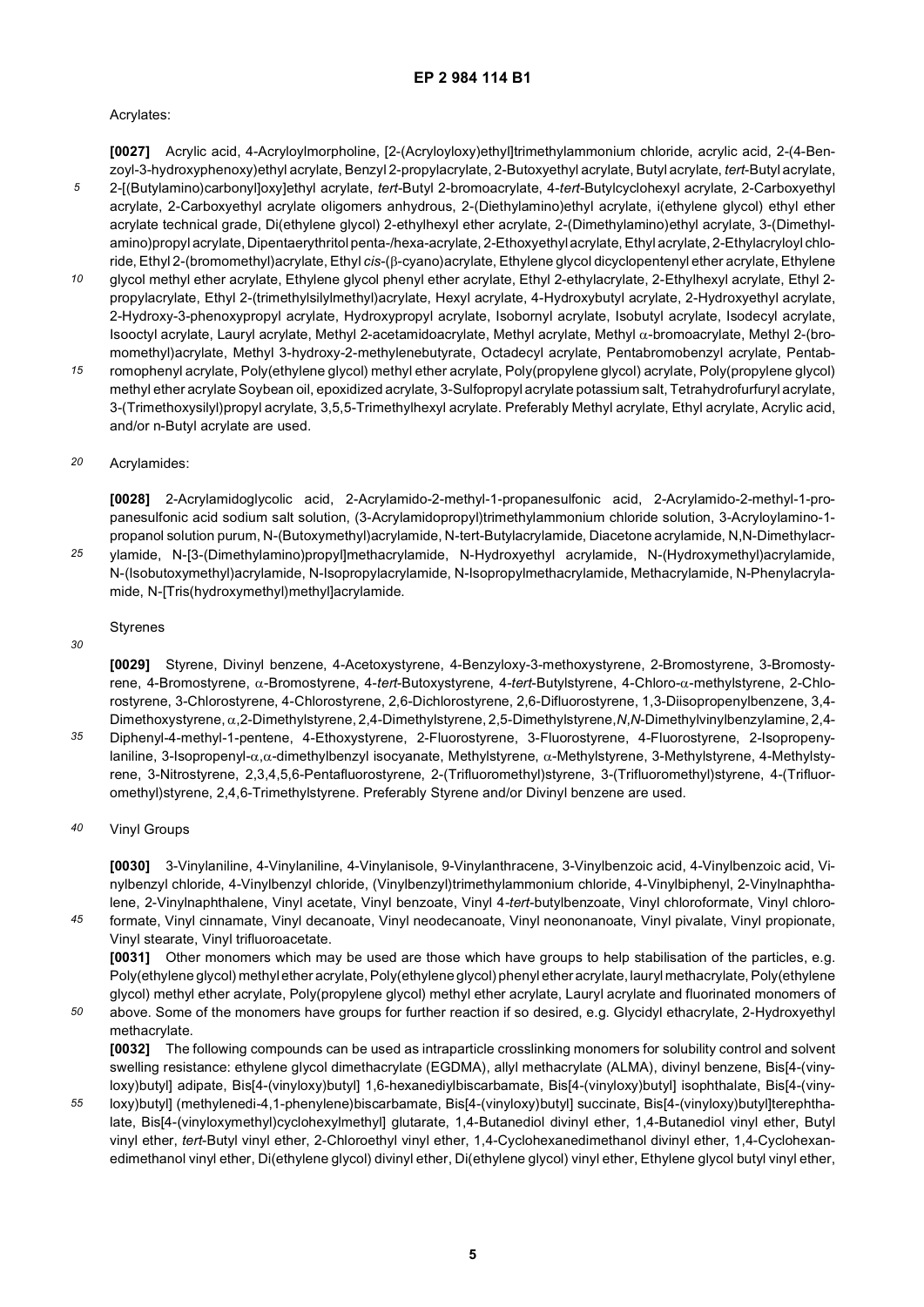Ethylene glycol vinyl ether, Tris[4-(vinyloxy)butyl] trimellitate, 3-(Acryloyloxy)-2-hydroxypropyl methacrylate, Bis[2-(methacryloyloxy)ethyl] phosphate, Bisphenol A propoxylate diacrylate, 1,3-Butanediol diacrylate, 1,4-Butanediol diacrylate, 1,3-Butanediol dimethacrylate, 1,4-Butanediol dimethacrylate, *N*,*N'*-(1,2-Dihydroxyethylene)bisacrylamide, Di(trimethylolpropane) tetraacrylate, Diurethane dimethacrylate, *N*,*N'-*Ethylenebis(acrylamide), Glycerol 1,3-diglycerolate, Glyc-

- *5* erol dimethacrylate, 1,6-Hexanediol diacrylate, 1,6-Hexanediol dimethacrylate, 1,6-Hexanediylbis[oxy(2-hydroxy-3,1 propanediyl)] bisacrylate, Hydroxypivalyl hydroxypivalate bis[6-(acryloyloxy)hexanoate], Neopentyl glycol diacrylate, Pentaerythritol diacrylate, Pentaerythritol tetraacrylate, Pentaerythritol triacrylate, Poly(propylene glycol) diacrylate, Poly(propylene glycol) dimethacrylate, 1,3,5-Triacryloylhexahydro-1,3,5-triazine, Tricyclo[5.2.1.0]decanedimethanol diacrylate, Trimethylolpropane benzoate diacrylate, Trimethylolpropane ethoxylate methyl ether diacrylate, Trimethylolpro-
- *10* pane ethoxylate triacrylate, Trimethylolpropane triacrylate, Trimethylolpropane trimethacrylate, Tris[2-(acryloyloxy)ethyl] isocyanurate, Tri(propylene glycol) diacrylate. **[0033]** Optionally, the monomer composition comprises at least one charged co-monomer. Examples of cationic monomers for particle stability and particle size control are 2-methacryloxy ethyl trimethyl ammonium chloride (MOTAC),
- *15* acryloxy ethyl trimethyl ammonium chloride (AOTAC), [3-(Methacryloylamino)propyl]trimethylammonium chloride, [2-(Methacryloyloxy)ethyl]trimethylammonium methyl sulfate solution, tetraallyl ammonium chloride, diallyl dimethyl ammonium chloride, (Vinylbenzyl)trimethylammonium chloride. Preferably 2-methacryloxy ethyl trimethyl ammonium chloride (MOTAC), acryloxy ethyl trimethyl ammonium chloride (AOTAC) and [2-(Methacryloyloxy)ethyl]trimethylammonium methyl sulfate solution are used.
- *20* **[0034]** Examples of anionic monomers are sodium, potassium or triethylamine salts of methacrylic acid, Acrylic acid, 2-(Trifluoromethyl)acrylic acid, 3-(2-Furyl)acrylic acid, 3-(2-Thienyl)acrylic acid, 3-(Phenylthio)acrylic acid, Poly(acrylic acid) potassium salt, Poly(acrylic acid) sodium salt, Poly(acrylic acid), Poly(acrylic acid, sodium salt) solution, *trans*-3-(4- Methoxybenzoyl)acrylic acid, 2-Methoxycinnamic acid, 3-Indoleacrylic acid, 3-Methoxycinnamic acid, 4-Imidazoleacrylic acid, 4-Methoxycinnamic acid, Poly(styrene)-block-poly(acrylic acid), Poly(acrylonitrile-*co*-butadiene-*co-*acrylic acid), dicarboxy terminated, Poly(acrylonitrile-*co*-butadiene-*co*-acrylic acid), dicarboxy terminated, glycidyl methacrylate di-
- *25* ester, 2,3-Diphenyl-Acrylic Acid, 2-Me-Acrylic Acid, 3-(1-Naphthyl)Acrylic Acid, 3-(2,3,5,6-Tetramethylbenzoyl)Acrylic Acid, 3-(4-Methoxyphenyl)Acrylic Acid, 3-(4-Pyridyl)Acrylic Acid, 3-*p*-Tolyl-Acrylic Acid, 5-Norbornene-2-Acrylic Acid, Trans-3-(2,5-Dimethylbenzoyl)Acrylic Acid, Trans-3-(4-Ethoxybenzoyl)Acrylic Acid, Trans-3-(4-Methoxybenzoyl)Acrylic Acid, 2,2'-(1,3-Phenylene)Bis(3-(2-aminophenyl)Acrylic Acid), 2,2'-(1,3-Phenylene)Bis(3-(2-Aminophenyl)Acrylic Acid) hydrochloride, 2,2'-(1,3-Phenylene)Bis(3-(2-Nitrophenyl)Acrylic Acid), 2-[2-(2',4'-Difluoro[1,1'-Biphenyl]-4-Yl)-2-Oxoe-
- *30* thyl]Acrylic Acid, 2-(2-(2-Chloroanilino)-2-Oxoethyl)-3-(4-Methoxyphenyl)Acrylic Acid, 2-(2-((2-Hydroxyethyl)Amino)-2- Oxoethyl)-3-(4-Methoxyphenyl)Acrylic Acid, 2-(2-(Cyclohexylamino)-2-Oxoethyl)-3-(4-Methoxyphenyl)Acrylic Acid. **[0035]** A preferred monomer composition comprises methyl methacrylate, dye monomer, diblock stabiliser optionally methacrylic acid.
- *35* Preferably, an oil soluble initiator is used in the non-aqueous copolymerisation in order to control size, particle morphology and to reduce the residual monomers at the end of the reaction. Preferably an oil-soluble thermal initiator is added in the present process. Preferably 2,2'-Azobis(2.4-dimethyl valeronitrile), Dimethyl 2,2'-azobis(2-methylpropionate), 2,2'-
	- Azobis(2-methylbutyronitrile) or Vazo 67 are used. **[0036]** The present process preferably provides a simple way of preparing coloured particles by incorporation of a polymerisable dye in-situ which does not leach into typical EPD fluids. Use of a polymerisable dye in the formative stage of the particle, enables the dye to become irreversibly bound with the monomers and co-monomers and become an
- intrinsic part of the particle. Since the dye is covalently bound to the monomers in the particle, it is highly unlikely to leach into any solvent suitable for EPD. Moreover, in this synthesis the dye and the surface modifiers are separate entities and can be changed independently unlike in the state of the art in which the dye and charge are intrinsically linked. **[0037]** An essential component of this preferred process is a polymerisable dye. In general the polymerisable dyes

- *45* are solvent soluble and they may be anionic, cationic or neutral. Preferably solvent soluble dyes are used. The function of the polymerisable dye is to colour the particle. The polymerisable dye consists of a chromophore, one or more polymerisable groups, optional linker groups (spacers), and optional groups to modify physical properties (like solubility, light fastness, etc.) and optionally charged group(s).
- *50* **[0038]** The polymerisable dye preferably comprises a chromophoric group and at least one functional group selected from polymerisable groups e.g. methacrylates, acrylates, methacrylamides, acrylonitriles, α-substituted acrylates, styrenes and vinyl ethers, vinyl esters, propenyl ethers, oxetanes and epoxys etc., in particular methacrylates and acrylates. The polymerised group may be attached directly to the chromophoric group or may be attached through a linker group. An example of a suitable linker group is an optionally substituted alkyl chain, a polyether alkyl chain, a cycloalkyl or aromatic ring, heteroaromatic ring or a combination thereof.
- *55* **[0039]** The chromophoric group preferably comprises of conjugated aromatic (including heteroaromatic) and / or multiple bonds including: azo (including monoazo, bisazo, trisazo, linked azos etc), metallised azo, anthraquinone, pyrroline, phthalocyanine, polymethine, aryl-carbonium, triphendioxazine, diarylmethane, triarylmethane, anthraquinone, phthalocyanine, methine, polymethine, indoaniline, indophenol, stilbene, squarilium, aminoketone, xanthene, fluorone, acridene,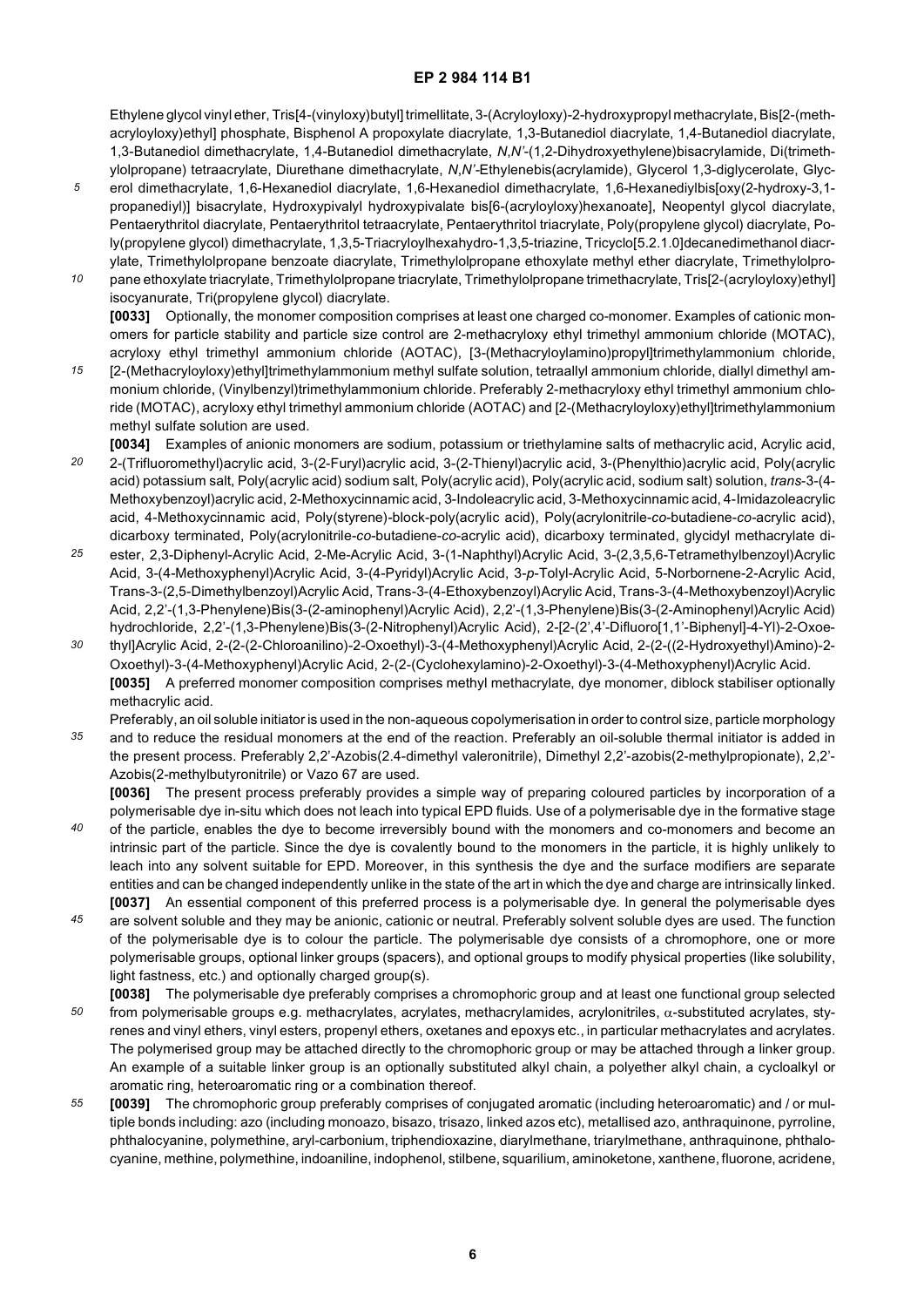quinolene, thiazole, azine, induline, nigrosine, oxazine, thiazine, indigoid, quinonioid, quinacridone, lactone, benzodifuranone, flavonol, chalone, polyene, chroman, nitro, naphtholactam, formazene or indolene group or a combination of two or more such groups. Preferred chromophoric groups are azo groups (especially monoazo, and bisazo), anthraquinone and phthalocyanine groups. Preferably the polymerisable dye comprises a chromophoric group and one or more functional groups selected from an acrylate or methacrylate backbone.

- *5 10* **[0040]** A polymerisable dye may contain a single chromophore, for example with bright yellow, magenta or cyan colours and self shade blacks. However, it may also contain mixed covalently attached chromophores for example to obtain a black colour, by covalently attached brown and blue or yellow, magenta and cyan. Green can be obtained by yellow and cyan etc. Extended conjugated chromophores can also be used to obtain some shades. For example, bis- and trisazo
- compounds can be used to obtain blacks and other duller shades (navy blue, brown, olive green, etc). **[0041]** Mixtures of polymerisable dyes can also be used to obtain the correct particle shade; for example a black from single component mixtures of brown and blue or yellow, magenta and cyan pre-polymerised dyes. Similarly shades can be tuned for example by adding small quantities of separate polymerisable dyes to modify the colour of the particles (e.g. 95% yellow and 5% cyan to get a greener yellow shade).
- *15* **[0042]** Modified polymerisable dyes (with reactive group(s)) from the application groups of reactive (anionic), direct (anionic), acidic (anionic) and basic (cationic) dyes as designated by the Colour Index (published by The Society of Dyers and Colourists with the American Association of Textile Chemists and Colorists e.g. 3rd edition 1982) are preferred. Preferable examples of polymerisable dyes are summarised in the following Tables. The following are examples of dyes which can be used. Preferably dyes with more than one polymerisable group are used. In principle any polymerisable
- *20* dye can be used, preferable with more than one polymerisable group, most preferably with 2 polymerisable groups, and preferably with a methacrylate or acrylate function. Additionally, a dye which is insoluble in non-polar type solvents could be used, for example a cationic or anionic dye, since this will not preferentially leach into the organic solvent phase but remain in a particle.

| 25       |                                     | Table 1                                                                                                                                                                     |                                           |
|----------|-------------------------------------|-----------------------------------------------------------------------------------------------------------------------------------------------------------------------------|-------------------------------------------|
|          | <b>Name</b><br>for<br><b>Patent</b> | Colour                                                                                                                                                                      | <b>Structure</b>                          |
| 30<br>35 | Dye 1                               | Cyan<br>(E)-4,4'-(4-((2,6-dicyano-4-nitrophenyl)diazenyl)-2-<br>methoxy-5-(3,5,5-trimethylhexanamido)phenylazane<br>diyl)bis(butane-4,1-diyl) diacrylate                    | OMe<br>CN<br>O <sub>2</sub> N<br>HN<br>СN |
| 40       | Dye 2                               | Magenta<br>Acrylic acid 2-[[3-butyrylylamino-4-(4-cyano-3-<br>methylisothiazol-5-ylazo)-phenyl]-(2-<br>acryloyloxyethyl)-amino]-ethyl ester                                 | CN<br>HN                                  |
| 45<br>50 | Dye 3                               | Yellow<br>2,2'-(4-((5-cyano-1-(2-ethylhexyl)-2-hydroxy-4-methyl-<br>6-oxo-1,6-dihydropyridin-3-<br>yl)diazenyl)phenylsulfonylazanediyl )bis(ethane-2,1-<br>diyl) diacrylate | Me<br><b>CN</b><br>но                     |

**Table 1**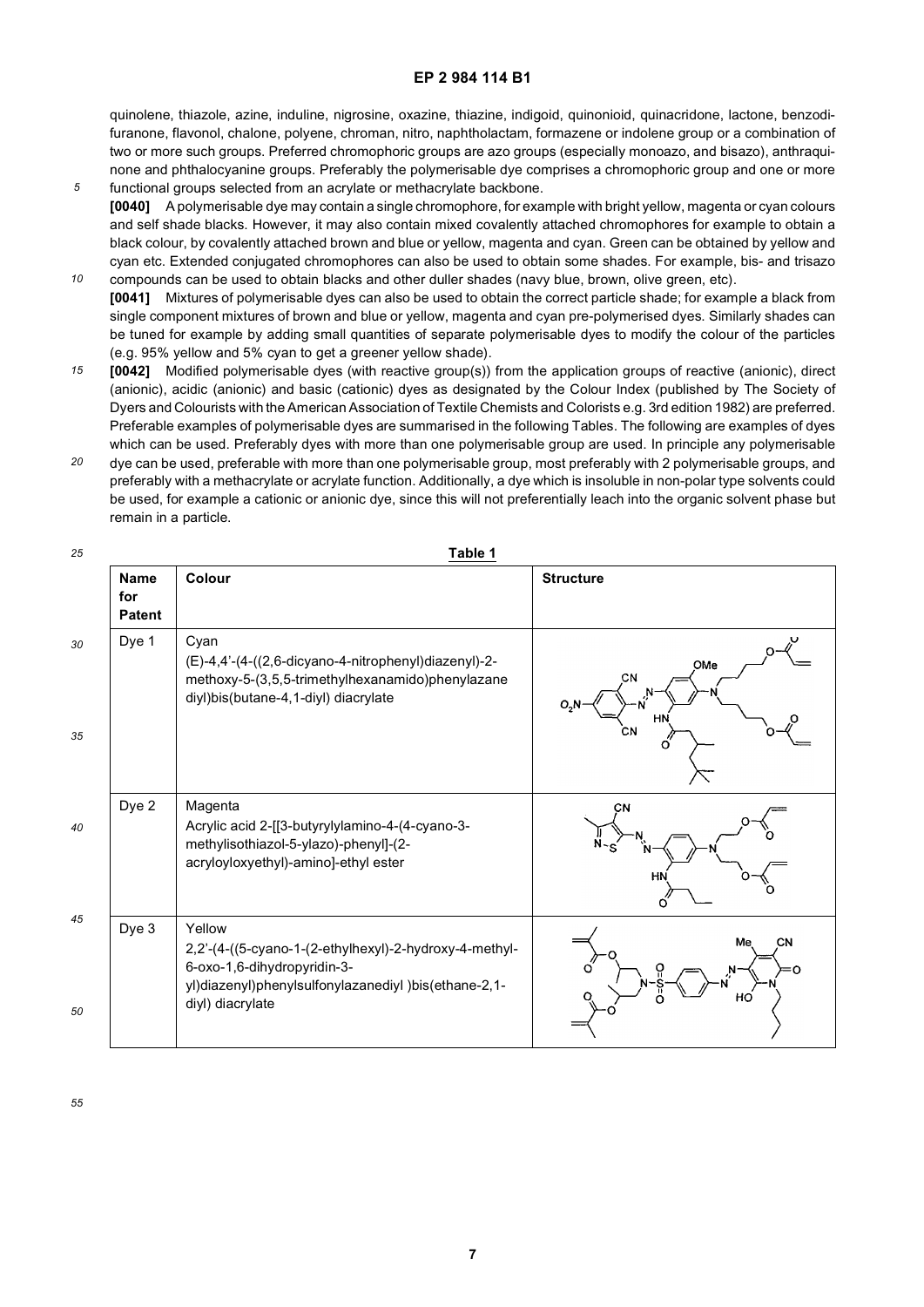| 5        | <b>Name</b><br>for<br><b>Patent</b> | Colour                                                                                                                                                                                      | <b>Structure</b> |
|----------|-------------------------------------|---------------------------------------------------------------------------------------------------------------------------------------------------------------------------------------------|------------------|
| 10       | Dye 4                               | <b>Black</b><br>2,2'-(4-((E)-(4-((E)-(2,4-dinitrophenyl)diazenyl)-2,5-<br>bis(2-ethylhexyloxy)phenyl)diazenyl)-3-<br>methylphenylazanediyl)bis(ethane-2,1-diyl) bis(3-<br>chloropropanoate) | NO <sub>2</sub>  |
| 15<br>20 | Dye 5                               | Red<br>2,2'-(4-((4-Cyano-3-methylisothiazol-5-<br>yl)diazenyl)phenylazanediyl)bis(eth ane-2,1-diyl) bis(2-<br>methylacrylate)                                                               | CN               |
| 25       | Dye 6                               | Magenta<br>(2,2'-(3-Acetamido-4-((4-butyl-2,6-<br>dicyanophenyl)diazenyl)phenylaza nediyl)bis(ethane-<br>2,1-diyl) bis(2-methylacrylate)                                                    | CN               |

*30*

**[0043]** The synthesis of most preferred dyes is disclosed in WO 2010/089057 and WO 2012/019704. **[0044]** The polymerisable composition for the preparation of polymer particles of the invention preferably comprises up to 30%, preferably 3.5-20 %, % of at least one copolymer stabiliser, up to 15 %, preferably 3.0 - 15 %, especially 5.0

- *35* - 12 % by weight of at least one polymerisable dye, 50 - 95 %, preferably 70 - 90 %, by weight of at least one monomer, optionally 1 - 40 %, preferably 1 - 10 %, by weight of crosslinking monomer, optionally 1 - 30 %, preferably 1 - 10 %, by weight of ionic monomer, optionally 0 - 3 %, by weight of chain transfer agent and 0.1 - 10 %, preferably 0.1 - 5 %, by weight of initiator, all percentages are based on the total weight of the polymerisable composition (except solvent). Advantageously, the polymerisable composition of the invention comprises a non-polar hydrocarbon solvent, especially dodecane.
- *40* **[0045]** Cross-linked copolymer nanoparticles can preferably be prepared by copolymerisation of methyl methacrylate (MMA), block copolymer PMMA-b-P(ODA-*co*-EHA) as stabiliser, especially with a polymerisable block copolymer stabiliser, polymerisable dyes with 2 acrylate or methacrylate groups, oil soluble initiator, optionally a chain transfer agent. **[0046]** When the polymer particles are prepared without the use of a polymerisable dye, it is possible to colour the particles by incorporation of at least one dye by known techniques, such as solvent swelling of particles as described
- *45* in WO 2009/100803. A large number of possibly absorbable dyes are suitable such as azo dyes, anthraquinone dyes, triarylmethane dyes, acridine dyes, cyanine dyes, oxazine dyes, polymethine dyes, or thiazine dyes. Azo-based dyes, anthraquinone-based dyes, and triarylmethane-based dyes are preferred examples. Suitable dyes are preferably soluble in the particle swelling solvent and insoluble in water. This feature allows various dyes to be driven by the solvent within the nanoparticles and retained inside. Preferred dyes are Waxoline blue APFW from Lubrizol (chemical category :
- *50* anthraquinone), mixture of solvent yellow (colour index : 11021) + solvent blue (colour index: 61556) distributed by Europhtal - France, organol red distributed by Europhtal France (chemical category: p. Phenylazoaniline), macrolex blue RR GRAN from Bayer (chemical category: anthraquinone), macrolex red violet from Bayer (chemical category: anthraquinone), solvent yellow 16 (colour index 12700) distributed by Europhtal France, Waxoline black OBP [solvent yellow 14 (anthraquinone) + carbon black)] from Lubrizol.
- *55* **[0047]** Preferably a pre-polymerised dye is used in this colouring technique as described in WO 2010/089058. Prepolymerised means that a polymerisable dye has been polymerised before it is used to colour a polymer particle. Prepolymerised dyes that have been homo-polymerised such as commercially available Poly(Disperse Red 1 methacrylate)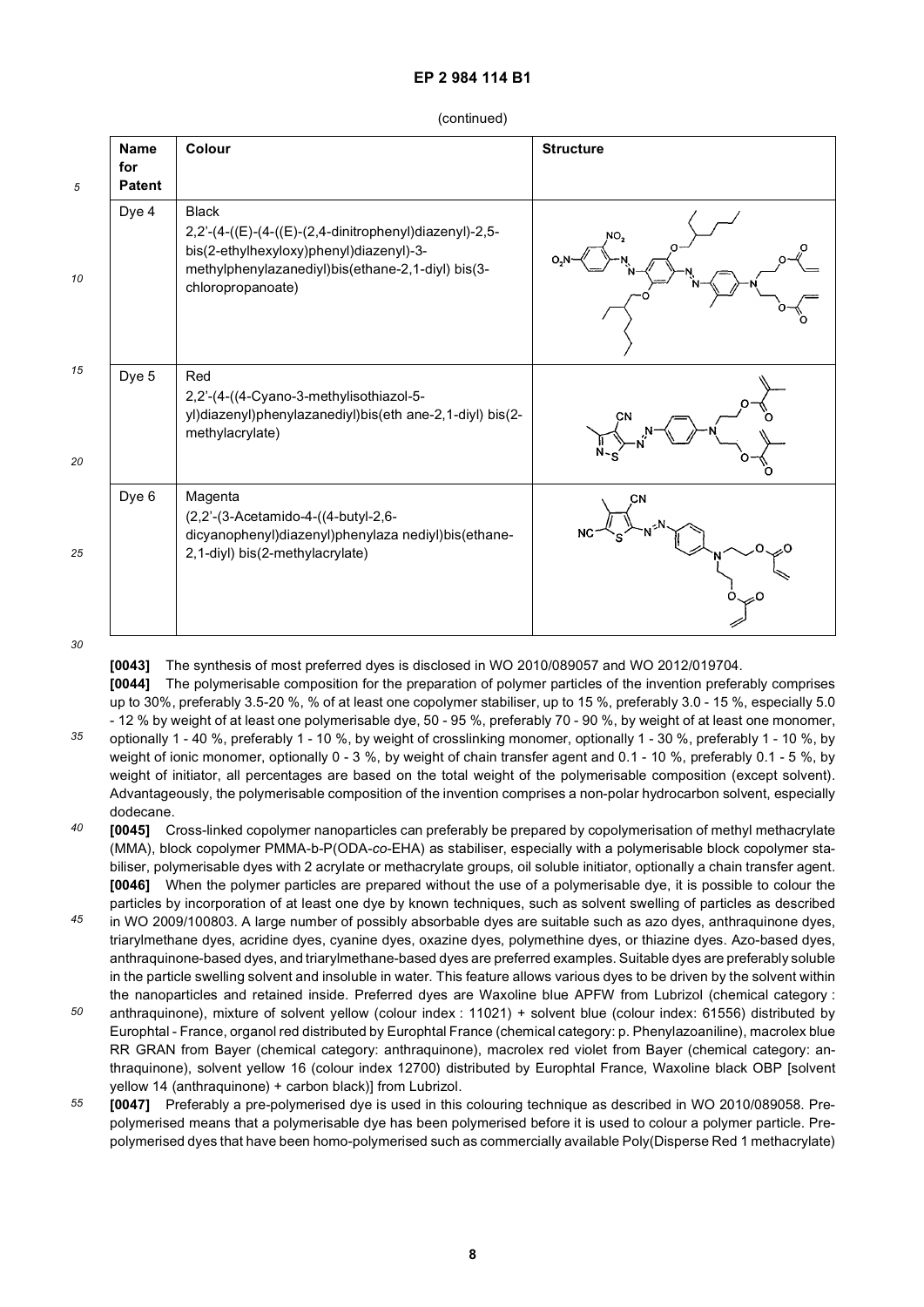are suitable, also suitable are pre-polymerised dyes which have been polymerised with other monomers, e.g. Disperse Yellow 7 acrylate which has been polymerised together with methyl methacrylate.

**[0048]** Especially preferred is the use of polymerisable dyes which are polymerised in a subsequent process step as described in WO 2010/089059. Suitable polymerisable dyes are those described in the foregoing for copolymerisation with monomers and A-B diblock copolymers to form coloured polymer particles, advantageously the preferred dyes.

**[0049]** In general the dyes for may be solvent soluble or water soluble and they may be anionic, cationic or neutral. Mixtures of dyes can also be used to obtain the correct particle shade; for example a black from single component mixtures of brown and blue or yellow, magenta and cyan pre-polymerised dyes. Similarly shades can be tuned by for example by adding small quantities of separate pre-polymerised dyes to modify the colour of the particles (e.g. 95%

*5*

*30*

- *10* yellow and 5% cyan to get a greener yellow shade). Finally, the polymer particles may be washed and optionally dried. **[0050]** Polymer particles prepared according to the invention are preferably spherical particles with a size (diameter) in the range of 50 - 1300 nm and preferably with a low polydisperse size distribution. Preferred particle sizes are 50 - 1000 nm. Particle sizes are determined by dynamic light scattering of particle dispersions by a common apparatus such as a Malvern NanoZS particle analyser or preferably by SEM (Scanning Electron Microscopy) and image analysis.
- *15* **[0051]** A further subject of the invention is a process for the preparation of polymer particles. The polymer particles of the invention are preferably prepared using a dispersion polymerisation. This is a convenient single step method of preparing monodisperse particles. It is performed in a fluid which is a good solvent for the monomer and a non-solvent for the synthesised polymer particles. This solvent can also be used as the same solvent for EPD, e.g. dodecane. The preferred solvents are non-polar hydrocarbon solvents, especially such used in EPD fluids, i.e. the Isopar series (Exxon-
- *20* Mobil), Norpar, Shell-Sol (Shell), Sol-Trol (Shell), naphtha, and other petroleum solvents, as well as long chain alkanes such as dodecane, tetradecane, decane and nonane. Especially preferred is dodecane. The concentration of the particles in the non-polar solvent can be increased if desired by centrifugation, i.e. forced settling of the particles and pouring off excess solvent, or a stirred cell filtration system can be used. The dispersion can be washed with a non-polar solvent if required. If necessary, the coloured polymer particles are simply separated from the reaction suspension by filtration,
- *25* preferably by pouring the suspension through a pore size filter, i.e. a 0.1  $\mu$ m pore size filter, or the particles can be cleaned by centrifuging.

**[0052]** All process steps described above and below can be carried out using known techniques and standard equipment which are described in prior art and are well-known to the skilled person. The selection of the polymerisation conditions depends on the required size and size distribution of the particles. Adjustment of polymerisation conditions is well known to someone skilled in the art.

**[0053]** Preferably the polymerisation according to the invention is a free radical polymerisation. Typical process conditions are described for the preparation of dyed polymer particles incorporating a steric stabiliser, methyl methacrylate, dye monomer and methacrylic acid: The components are added to a non-polar hydrocarbon solvent, preferably dodecane. The reaction mixture is stirred under nitrogen at 300 rpm, and then heated to 60-90, preferably 75°C. An initiator,

- *35* preferably Vazo 59 or azobisisobutyronitrile is added to initiate polymerisation. The reaction is allowed to proceed for approximately 2 hours after which time the reaction is allowed to cool to room temperature. The particles are filtered through a 50 micron cloth and are cleaned by centrifugation and redispersion in dodecane if required. **[0054]** Particles of the invention are primarily designed for use in electrophoretic displays. So, further subjects of the invention are electrophoretic fluids and electrophoretic displays comprising the particles. A typical electrophoretic display
- *40* preferably consists of the particles dispersed in a low polar or non-polar solvent along with additives to improve electrophoretic properties, such as stability and charge. Examples of such electrophoretic dispersions are well described in the literature, for example US 7,247,379; WO 99/10767; US 2007/0128352; US 7,236,290; US 7,170,670; US 7,038,655; US 7,277,218; US 7,226,550; US 7,110,162; US 6,956,690; US 7,052,766; US 6,194,488; US 5,783,614; US 5,403,518; US 5,380,362.
- *45 50* **[0055]** Typical additives to improve the stability of the electrophoretic fluid (either by steric stabilisation or by use as a charging agent) are known to experts in the field and include (but are not limited to) the Brij, Span and Tween series of surfactants (Aldrich), the Solsperse, Ircosperse and Colorburst series (Lubrizol), the OLOA charging agents (Chevron Chemicals) and Aerosol-OT (Aldrich). Any other additives to improve the electrophoretic properties can be incorporated provided they are soluble in the formulation medium, in particular thickening agents or polymer additives designed to minimise settling effects.

**[0056]** The dispersion solvent can be chosen primarily on the basis of dielectric constant, refractive index, density and viscosity. A preferred solvent choice would display a low dielectric constant (<10, more preferably <5), high volume resistivity (about 1015 ohm-cm), a low viscosity (less than 5cst), low water solubility, a high boiling point (>80°C) and a refractive index and density similar to that of the particles. Tweaking these variables can be useful in order to change

*55* the behaviour of the final application. For example, in a slow-switching application such as poster displays or shelf labels, it can be advantageous to have an increased viscosity to improve the lifetime of the image, at the cost of slower switching speeds. However in an application requiring fast switching, for example e-books and displays, a lower viscosity will enable faster switching, at the cost of the lifetime in which the image remains stable (and hence an increase in power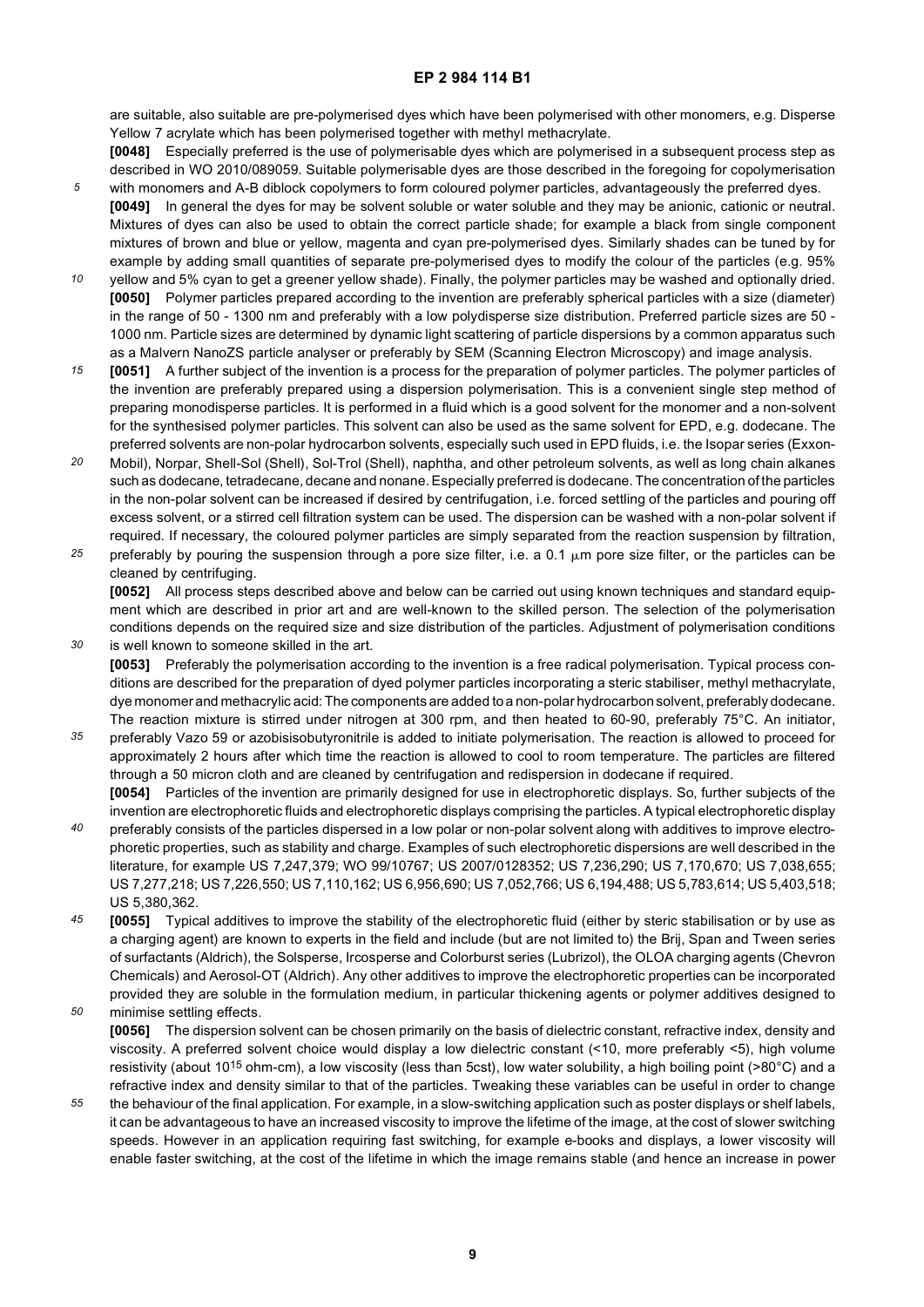consumption as the display will need more frequent addressing). The preferred solvents are often non-polar hydrocarbon solvents such as the Isopar series (Exxon-Mobil), Norpar, Shell-Sol (Shell), Sol-Trol (Shell), naphtha, and other petroleum solvents, as well as long chain alkanes such as dodecane, tetradecane, decane and nonane). These tend to be low dielectric, low viscosity, and low density solvents. A density matched particle / solvent mixture will yield much improved

- *5* settling/sedimentation characteristics and thus is desirable. For this reason, often it can be useful to add a halogenated solvent to enable density matching. Typical examples of such solvents are the Halocarbon oil series (Halocarbon products), or tetrachlorethylene, carbon tetrachloride, 1,2,4-trichlorobenzene and similar solvents. The negative aspect of many of these solvents is toxicity and environmental friendliness, and so in some cases it can also be beneficial to add additives to enhance stability to sedimentation rather than using such solvents. The preferred additives and solvents
- *10* used in the formulation of the particles of the invention are OLOA11000 (Chevron Chemicals), Ircosperse 2153 (Lubrizol Ltd), and dodecane (Sigma Aldrich). **[0057]** Usually electrophoretic fluids comprise a charged inorganic nanoparticle such as titania, alumina or barium
- *15* sulphate, coated with a surface layer to promote good dispersibility in dielectric media and a dielectric fluid media. Furthermore, the coloured particles of the present invention may be used in combination with white reflective polymer particles prepared by a process comprising the steps of a) forming a reverse emulsion comprising at least one polymer, at least one white reflective particle, at least one polar solvent, at least one non-polar solvent, and at least one surfactant and b) removing the polar solvent or polar solvents by evaporative methods. "Reverse emulsion" means that a nonpolar solvent (preferably dodecane, or comparable aliphatic hydrocarbons)) forms the continuous phase and a polar
- *20* solvent (preferably water) forms the discontinuous phase. Such process is also called either "evaporative precipitation" or "reverse emulsion solvent removal" (RESR) due to the steps involved in forming a reverse emulsion and then removing the solvent from the internal phase by evaporative methods to form a solid particle. The solvents and additives used to disperse the particles are not limited to those used within the examples of this invention and many other solvents and/or dispersants can be used. Lists of suitable solvents and dispersants for electrophoretic displays can be found in existing literature, in particular WO 99/10767) and WO 2005/017046) The Electro-
- *25* phoretic fluid is then incorporated into an Electrophoretic display element by a variety of pixel architectures, such as can be found in C. M. Lampert, Displays; 2004, 25(5) published by Elsevier B.V., Amsterdam. The Electrophoretic fluid may be applied by several techniques such as inkjet printing, slot die spraying, nozzle spraying, and flexographic printing, or any other contact or contactless printing or deposition technique.
- *30* Electrophoretic displays comprise typically, the electrophoretic display media in close combination with a monolithic or patterned backplane electrode structure, suitable for switching the pixels or patterned elements between the black and white optical states or their intermediate greyscale states.

**[0058]** The electrophoretic particles according to the present invention are suitable for all known electrophoretic media and electrophoretic displays, e.g. flexible displays, one particle systems, two particle systems, dyed fluids, systems comprising microcapsules, microcup systems, air gap systems and others as described in C. M. Lampert, Displays;

*35* 2004, 25(5) published by Elsevier B.V., Amsterdam. Examples of flexible displays are dynamic keypads, e-paper watches, dynamic pricing and advertising, e-readers, rollable displays, smart card media, product packaging, mobile phones, laptops, display card and digital signage.

**[0059]** The disclosures in the cited references are expressly part of the disclosure content of the present application. In the claims and the description, the words "comprise/comprises/comprising" and "contain/contains/containing" mean

*40* that the listed components are included but that other components are not excluded and the terms "the", "a", and "an" are intended to mean one or more of the components of the invention. In the foregoing and in the following examples, unless otherwise indicated all parts and percentages are by weight (wt). The following examples explain the present invention in greater detail without restricting the scope of protection.

#### *45* **Examples**

*55*

#### **Materials**

*50* **[0060]** Reagents are purchased from Sigma-Aldrich unless otherwise stated. 2,2'-azobis(2-methylbutyronitrile) (V-59) is from Wacko, ethyl-2-iso-bromobutyrate (EIBB) and aluminium oxide from Acros Organics, hexane, dichloromethane, diethyl ether, toluene, methanol, xylene and tetrahydrofuran (THF) all from Fisher. In order to remove inhibitors, methyl methacrylate and ethyl hexyl acrylate (Alfa Aesar) are passed directly through an aluminium oxide column, and octadecyl acrylate is heated to 60°C; stirred with alumina overnight; and hot filtered.

**[0061]** Dyes used to make particles are previously reported in WO 2010/089057 and WO 2012/019704.

#### **Instrumentation and analysis**

**[0062]** <sup>1</sup>H and 13C nuclear magnetic resonance (NMR) spectra are recorded using a JEOL ECS-400 spectrometer at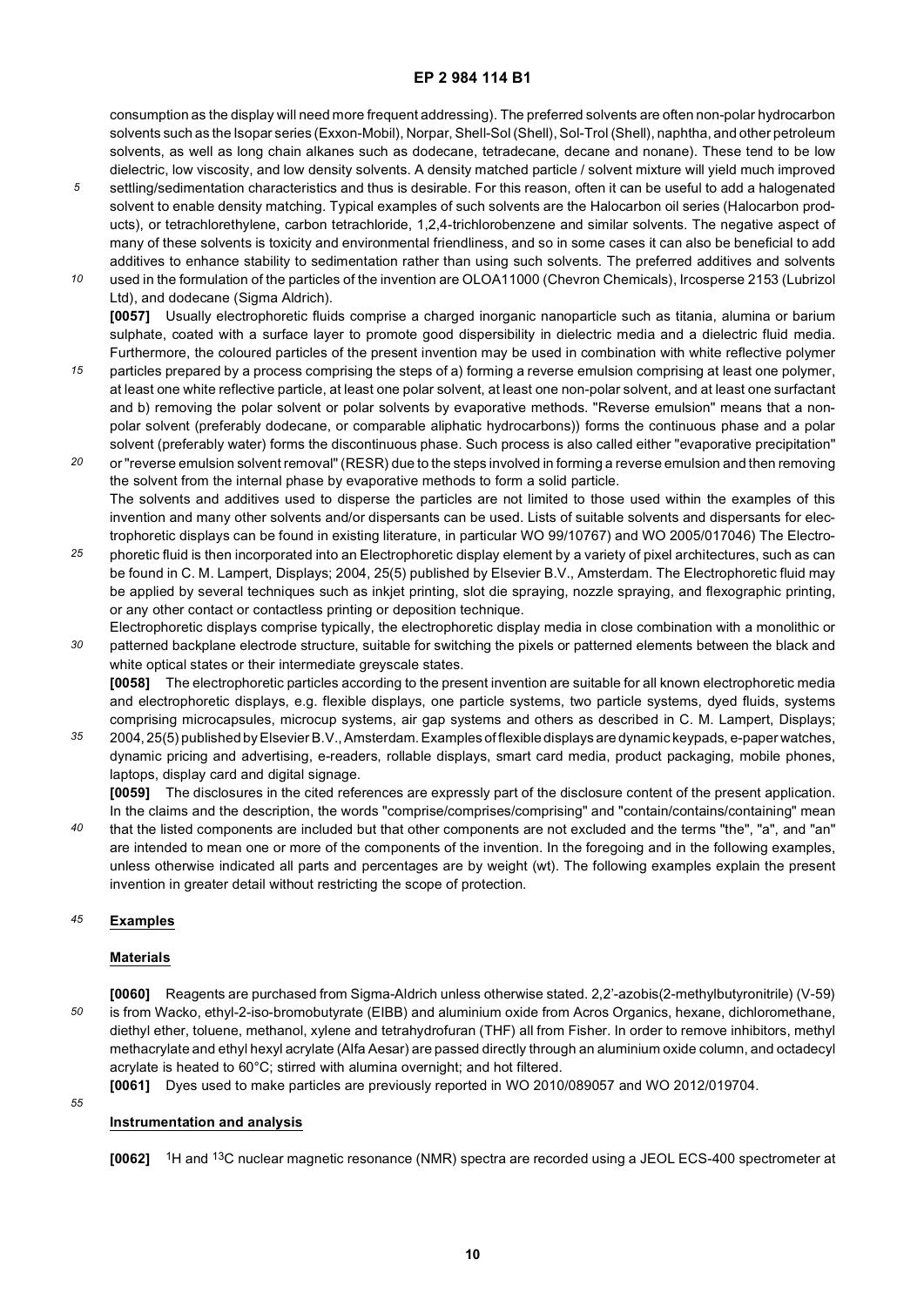30°C from solutions in CDCl $_3$ .

**[0063]** Molecular weight characteristics of polymers are estimated relative to PMMA standards by gel permeation chromatography (GPC) using a PL-GPC 50 supplied by Polymer Laboratories Ltd, in conjunction with a refractive index detector. All determinations are carried out at 40°C with tetrahydrofuran (THF) as a mobile phase at a flow rate of 1 ml

- *5* min-1, using a 50 mm x 7.8 mm 10  $\mu$ m PLgel guard column and 2 x 300 mm x 7.8 mm 5  $\mu$ m PLgel Mixed-C columns. **[0064]** Scanning electron microscope (SEM) images are taken using a JCM-5000 Benchtop SEM (Neoscope), at a specimen height of 55 mm, an acceleration voltage of 15 kV and under high vacuum. Particles are sputtered by gold for 120 seconds at 18mA before being assessed in the SEM chamber.
	- **[0065]** Centrifugation is carried out on a Heraeus Biofuge Stratos Centrifuge.
- *10* **[0066]** Dynamic light scattering (DLS) measurements are carried out on colloidal solutions at a range of temperatures using a Zeta-sizer nano series (NanoZS) machine, supplied by Malvern Instruments. The z-average, number average and polydispersity are measured at temperatures between 10°C and 45°C at a height of 0.85 cm, with measurements taken over a period of 90 seconds with an automatically generated number of scans, ranging from 12-19.
- *15* **[0067]** Particle sizes are measured using Image J software version 1.42q.

### **Synthesis**

#### **Example 1: Synthesis of N-(n-propyl)-2-pyridyl(methanimine) (PPMI)**

*20* **[0068]**

*25*

*30*



**[0069]** Propylamine (88 ml, 0.730 mol) is added slowly to a mixture of 2-pyridinecarboxaldehyde (60 ml, 0.730 mol) and diethyl ether (90 ml) with stirring on ice. Magnesium sulphate is added and the reaction allowed to stir for two hours at 25°C. The reaction mixture is filtered before solvent is removed under vacuum. The product is then purified by distillation under vacuum, to leave (1) as a yellow oil (54% yield). <sup>1</sup>H NMR showed expected signals.

#### **Example 2: Synthesis of hydroxy-functionalised initiator - 2-Hydroxyethyl 2-bromoisobutyrate**

*35* **[0070]**



*45* **[0071]** A mixture of 2-bromo-2-methylpropionyl bromide (40.0 g, 0.174 mol) and dichloromethane (40 ml) is added dropwise to an excess of anhydrous ethylene glycol (108.0 g, 1.74 mol) and triethylamine (35.2 g, 0.348 mol) with stirring on ice. The mixture is filtered before solvent is removed under vacuum (64% yield of (**2**). 1H NMR showed expected signals.

#### **Example 3: Synthesis of polymethylmethacrylate-Br**

*50* (Typical synthesis of macroinitiators; Ratio of monomer to initiator selected to give a theoretical 'n' value of 65)

#### **[0072]**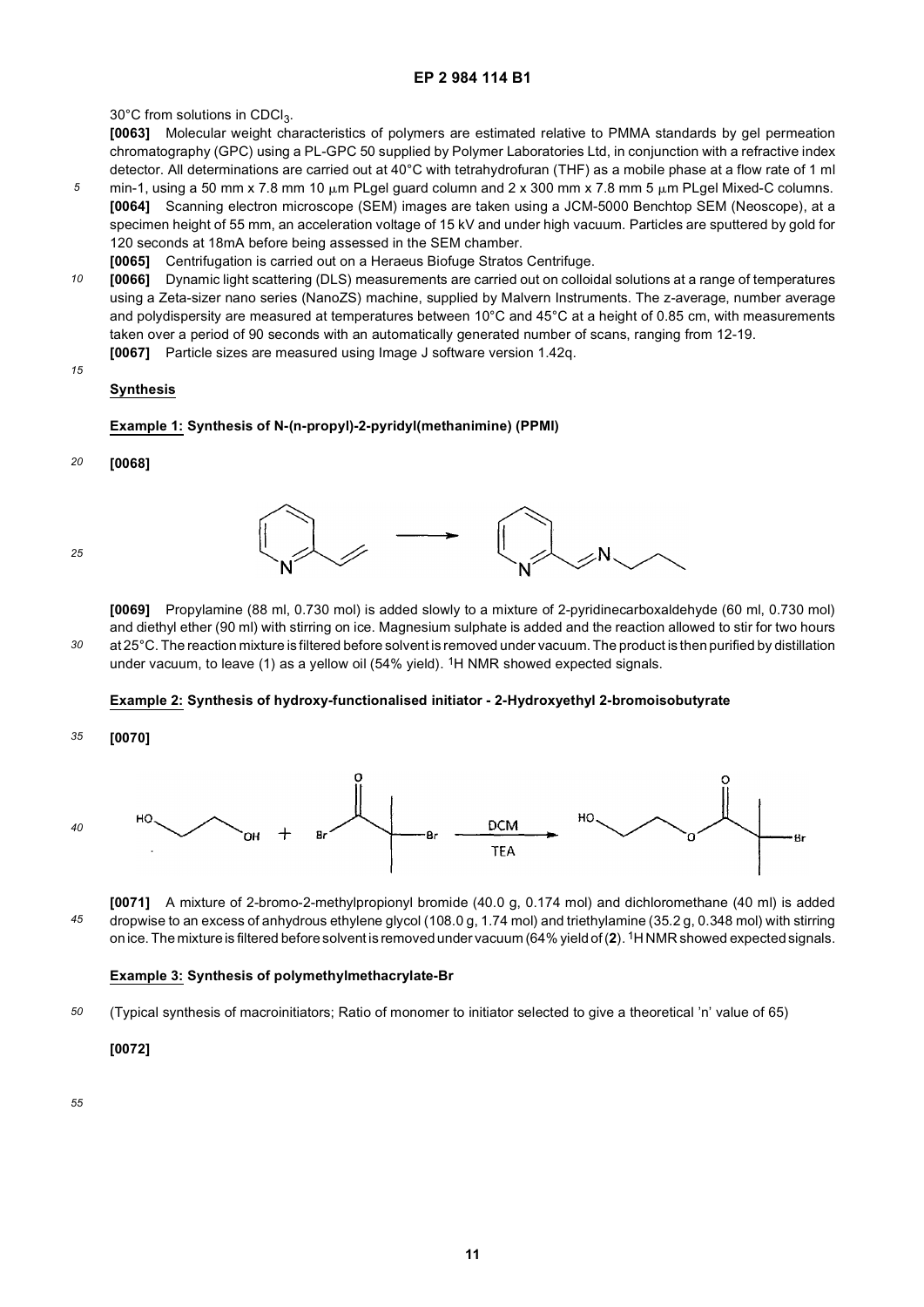

*10 15* **[0073]** A mixture of methyl methacrylate (70.00 g, 0.699 mol), copper (I) chloride (1.07 g, 0.011 mol), copper (II) chloride (0.07 g, 0.538 mmol), %), N,N,N',N",N"-pentamethyldiethylenetriamine (PMDETA) (5.59 g, 0.033 mol) and xylene (140 ml) are stirred under nitrogen for an hour. Nitrogen is bubbled through a separate flask of ethyl-2-isobromobutyrate (EBIB) (1.57 ml, 0.011 mol) simultaneously. The mixture is heated to 90°C, before ethyl-2-iso-bromobutyrate is injected, and the reaction mixture stirred at temperature for 150 minutes. The reaction mixture is thinned with THF, run down an alumina column and THF is removed under vacuum. The polymer is redissolved in THF and precipitated

into cold stirring hexane twice to give macroinitiator (**3**) as a white powder (58% yield). 1H NMR shows expected signals.

#### **Example 4: Synthesis of hydroxy-functionalised PMMA-Br**





*30*

**[0075]** Synthesis as for example 3, with EBIB replaced by hydroxy-functionalised initiator (**2**) (2.31 g, 0.011 mol). Yield 56% of (**4**). 1H NMR shows expected signals.

#### **Example 5: Synthesis of PMMA-***b***-PODA copolymer**

*35*

**[0076]**



*45*

*50*

**[0077]** Nitrogen is bubbled through a mixture of octadecyl acrylate (14.35 g, 0.0442 mol), copper (I) bromide (0.106 g, 1.37 mmol), PPMI ligand (**1**) (0.219 g, 1.47 mmol) and toluene (15 ml) for an hour. This mixture is heated to 95°C. Nitrogen gas is bubbled through a separate flask of (**3**) (5.000 g, 0.737 mmol) in toluene (10 ml) simultaneously. The solution of (**3**) in toluene is then injected and the reaction allowed to stir at temperature under nitrogen atmosphere. The mixture is thinned with THF, run down an alumina column and the solvent removed under vacuum. The polymer is then redissolved in DCM and precipitated into cold stirring methanol twice to give (5) as an off-white (brownish) powder (77% yield). Stabilisers 5a, 5b, and 5c are prepared and their properties are shown in Table 2.

#### *55* **Example 6: Synthesis of hydroxy-functionalised PMMA-***b***-PODA copolymers**

## **[0078]**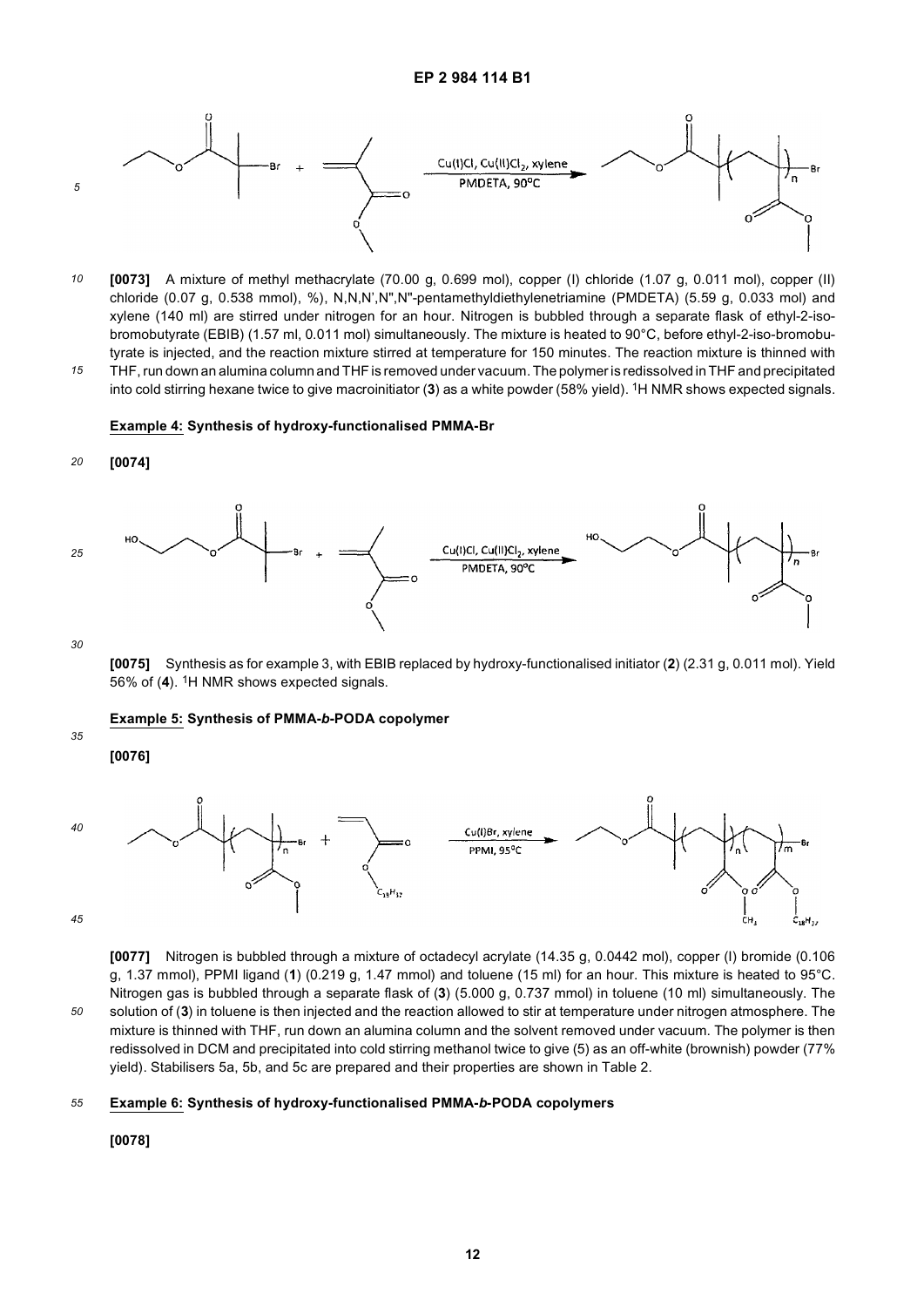

*10* **[0079]** Synthesis as for PMMA-*b*-PODA copolymer (**5**), with (**3**) replaced by hydroxy-functionalised PMMA-Br (5.00 g) (**4**). Yield is 71% as an off-white solid (6).

**Example 7: Synthesis of poly(methyl methacrylate)-***block-***poly(octadecyl acrylate)/poly(ethyl hexyl acrylate) copolymers [PMMA-***b***-P(ODA-***co***-EHA)]**

*15* **[0080]**



**[0081]** Synthesis as for (**5**) PMMA-*b*-PODA copolymers, but amount of ODA reduced (7.176 g, 0.0221 mol) and EHA (4.074 g, 0.0221 mol) also added to initial reaction mixture (for 50/50 Mole %). Yield of (**7**) is 68%. Stabilisers 7a and 7b are prepared and their properties are shown in Table 2.

*45*

#### **Example 8: Synthesis of hydroxy-functionalised PMMA-***b***-P(ODA-***co-***EHA) copolymers**

**[0082]**

*50*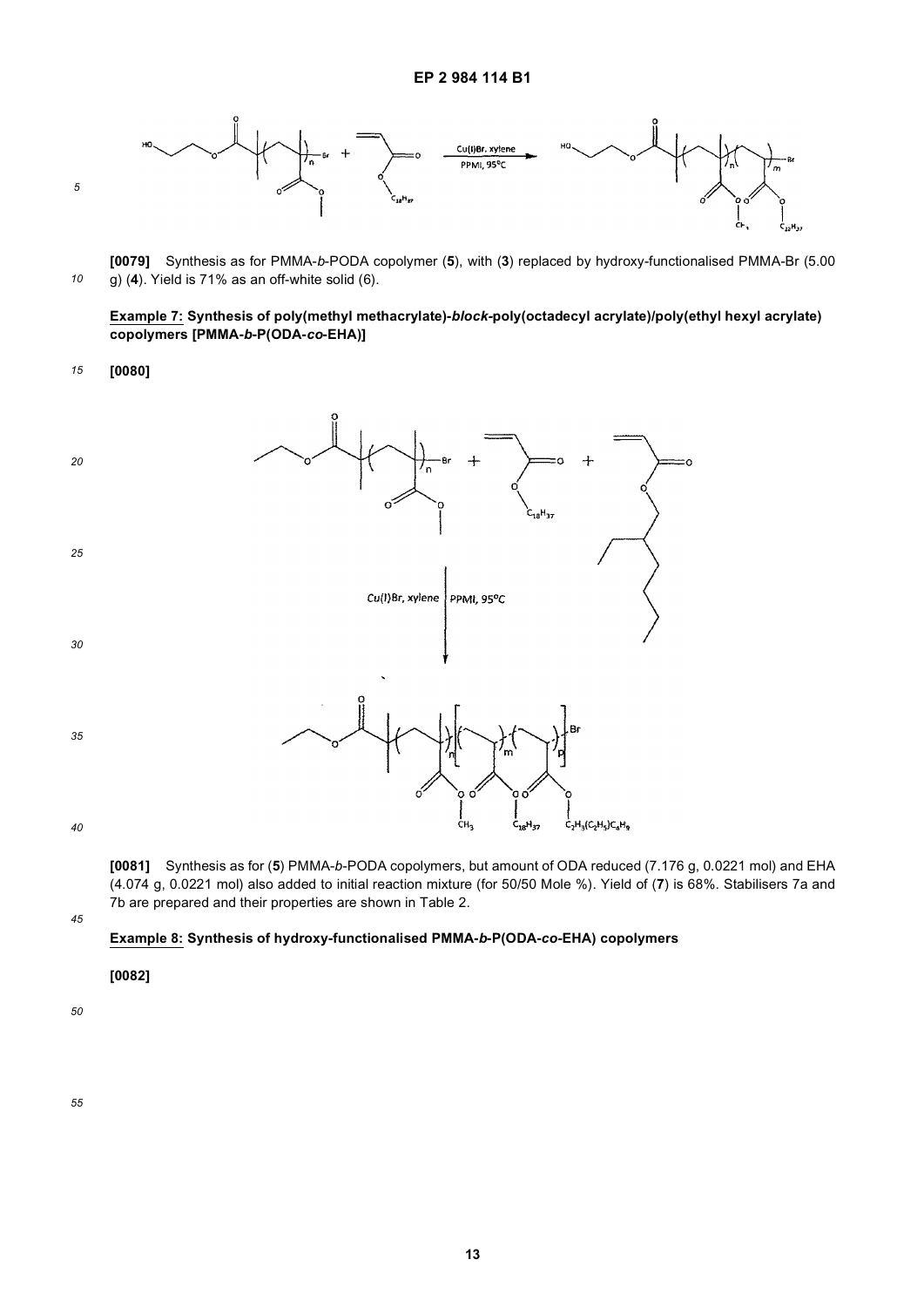

**[0083]** Synthesis as example 7, with (**3**) replaced by (**4**) (5.00 g). Yield is 63% giving (**8**) as an off-white solid.

#### *25* **Example 9: Preparation of Polymerisable Block Polymer Stabiliser PMMA-***b***-P(ODA-***co***-EHA)**

**[0084]**



*55* **[0085]** Hydroxy-functionalised PMMA-*b*-P(ODA-*co*-EHA) (**8**)(20.00 g, 0.0012 mol) is added to a mixture of methacryloyl chloride (6.272 g, 0.060 mol), triethylamine (0.243 g, 0.0024 mol) and dichloromethane (20 ml) and allowed to stir for 4 hours. The mixture is filtered and then precipitated twice into cold stirring methanol, removed and dried. The product gives expected signals for 1H NMR. Stabilisers 9a and 9b are prepared and their properties are shown in Table 2.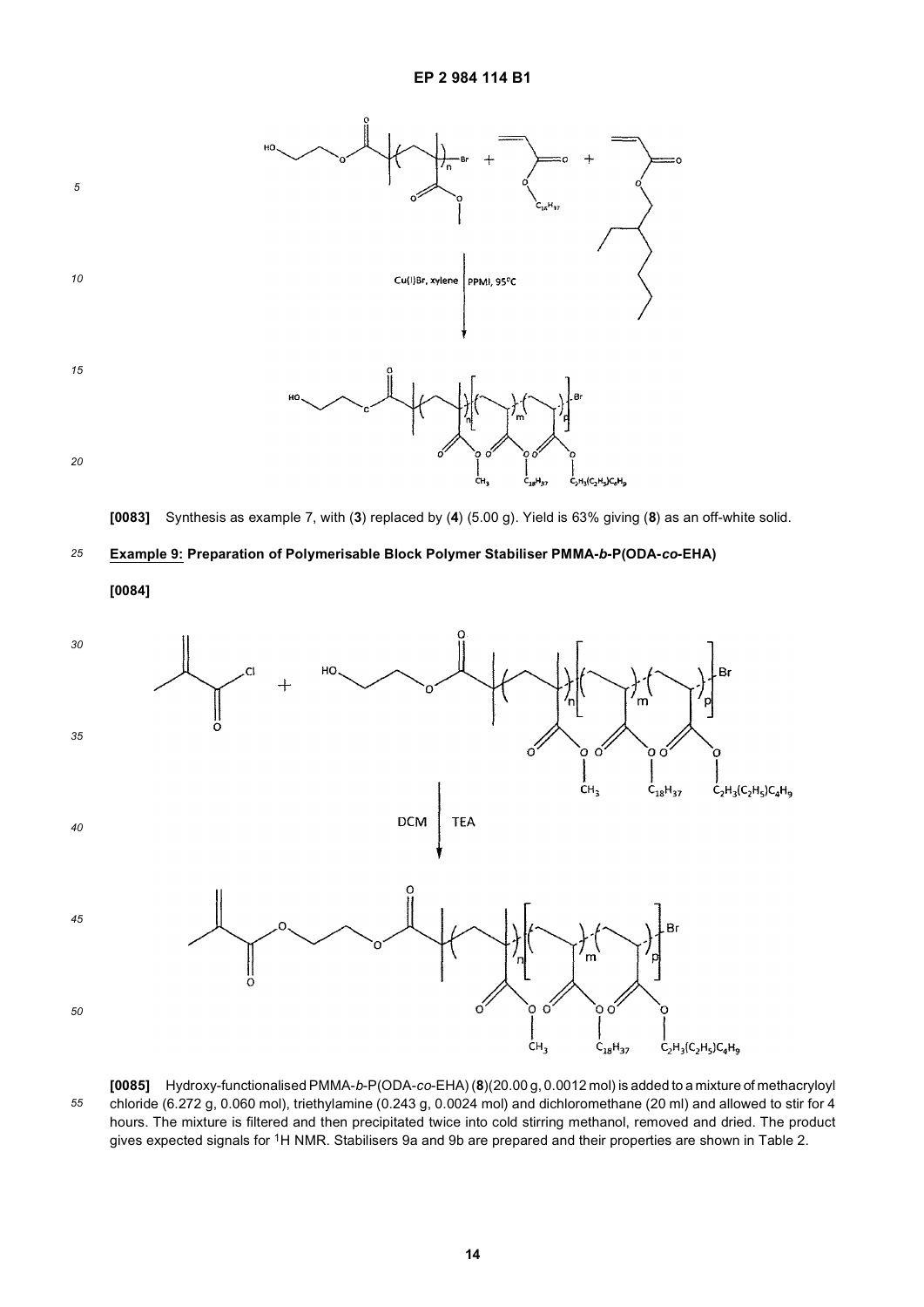#### **Example 10 (Comparative): Preparation of Random Copolymer PMMA-***co***-PODA**





*15 20* **[0087]** Nitrogen is bubbled through a mixture of methyl methacrylate (8.00 g, 0.0799 mols), octadecyl acrylate (12.00 g, 0.0380 mols), copper (I) bromide (0.0846 g, 0.5895 mmol), PPMI (0.1747 g, 1.179 mmol) and toluene (23.0 ml) for 1 hour. This mixture is heated to 95°C. Nitrogen is also bubbled through a flask of EBIB (0.1149 g, 0.5895 mmol) and toluene (2 ml) for 1 hour simultaneously. The solution of EBIB in toluene is then injected and the reaction allowed to stir at temperature under nitrogen atmosphere for 24 hours. The mixture is then thinned with THF, run down an alumina column and the solvent removed under vacuum. The polymer is then redissolved in DCM and precipitated into cold stirring methanol twice to give a clean white powder (65% yield).

| 25 | Example        | <b>Structure</b>                                                                                      | $M_n^a$ | <b>PD</b> <sup>a</sup> | n                | m               | p               |
|----|----------------|-------------------------------------------------------------------------------------------------------|---------|------------------------|------------------|-----------------|-----------------|
|    | 5a             | PMMA-b-PODA                                                                                           | 31100   | 1.42                   | 50 <sup>a</sup>  | 80 <sup>a</sup> |                 |
|    | 5 <sub>b</sub> | PMMA-b-PODA                                                                                           | 54100   | 1.52                   | 50 <sup>a</sup>  | 150a            |                 |
|    | 5c             | PMMA-b-PODA                                                                                           | 14100   | 1.56                   | 65 <sup>a</sup>  | 23 <sup>a</sup> |                 |
| 30 | 7a             | PMMA-b-P(ODA-co-EHA)                                                                                  | 15400   | 1.35                   | 65 <sup>a</sup>  | 25 <sup>b</sup> | 3 <sup>b</sup>  |
|    | 7b             | PMMA-b-P(ODA-co-EHA)                                                                                  | 16800   | 1.50                   | 65a              | gb              | 29 <sub>b</sub> |
|    | 9а             | MMA-PMMA-b-P(ODA-co-EHA)                                                                              | 18300   | 1.63                   | 65 <sup>a</sup>  | 10 <sup>b</sup> | 45 <sup>b</sup> |
| 35 | 9b             | MMA-PMMA-b-P(ODA-co-EHA)                                                                              | 17100   | 1.49                   | 76 <sup>a</sup>  | 12 <sup>b</sup> | 30 <sup>b</sup> |
|    | 10             | PMMA-co-PODA                                                                                          | 59900   | 1.39                   | 120 <sup>a</sup> | 145a            |                 |
|    |                | <sup>a</sup> Measured by GPC <sup>b</sup> Calculated by molar ratios, confirmed by <sup>1</sup> H NMR |         |                        |                  |                 |                 |
|    |                |                                                                                                       |         |                        |                  |                 |                 |

#### **Table 2: Structures of stabilisers**

#### *40* **Example 11: Synthesis of PMMA microparticles incorporating Block Copolymer Stabilisers**

**[0088]** Methyl methacrylate (20.58 g), Stabiliser 5a (1.05 g) and methacrylic acid (0.42 ml) are charged to a 100 ml 3-necked flask equipped with a condenser, nitrogen flow, and an overhead stirrer. Dodecane (25.20 g) is added to the flask, followed by 1-octanethiol (0.13 ml). The mixture is heated with stirring at 300 rpm, once the temperature in the flask is at 75°C, Vazo 59 (0.20 g) is added and the reaction is stirred for 2 hours.

**[0089]** The resulting dispersion is filtered through a 50 micron cloth. The dispersion is cleaned using a centrifuge. Centrifugations are carried out at 10 000 rpm for 20 minutes each, replacing the supernatant with dodecane; this is repeated three times. Average particle size is measured by SEM and image analysis: 470 nm, polydispersity: 7.2 %. **[0090]** Similarly prepared particles are made with the following reagents and conditions: (stabiliser percentages based

*50* on methyl methacrylate)

|    |                |                           | <b>Lable</b> 5 |                          |                |
|----|----------------|---------------------------|----------------|--------------------------|----------------|
|    | <b>Example</b> | <b>Stabiliser Example</b> | % Stabiliser   | <b>Particle Size(nm)</b> | Polydispersity |
| 55 | 12             | 5a                        | 5.1%           | 919                      | 8.1%           |
|    | 13             | 5b                        | 5.1%           | 673                      | 9.4%           |
|    | 14             | 5c                        | 5.1%           | 611                      | 8.5%           |

**Table 3**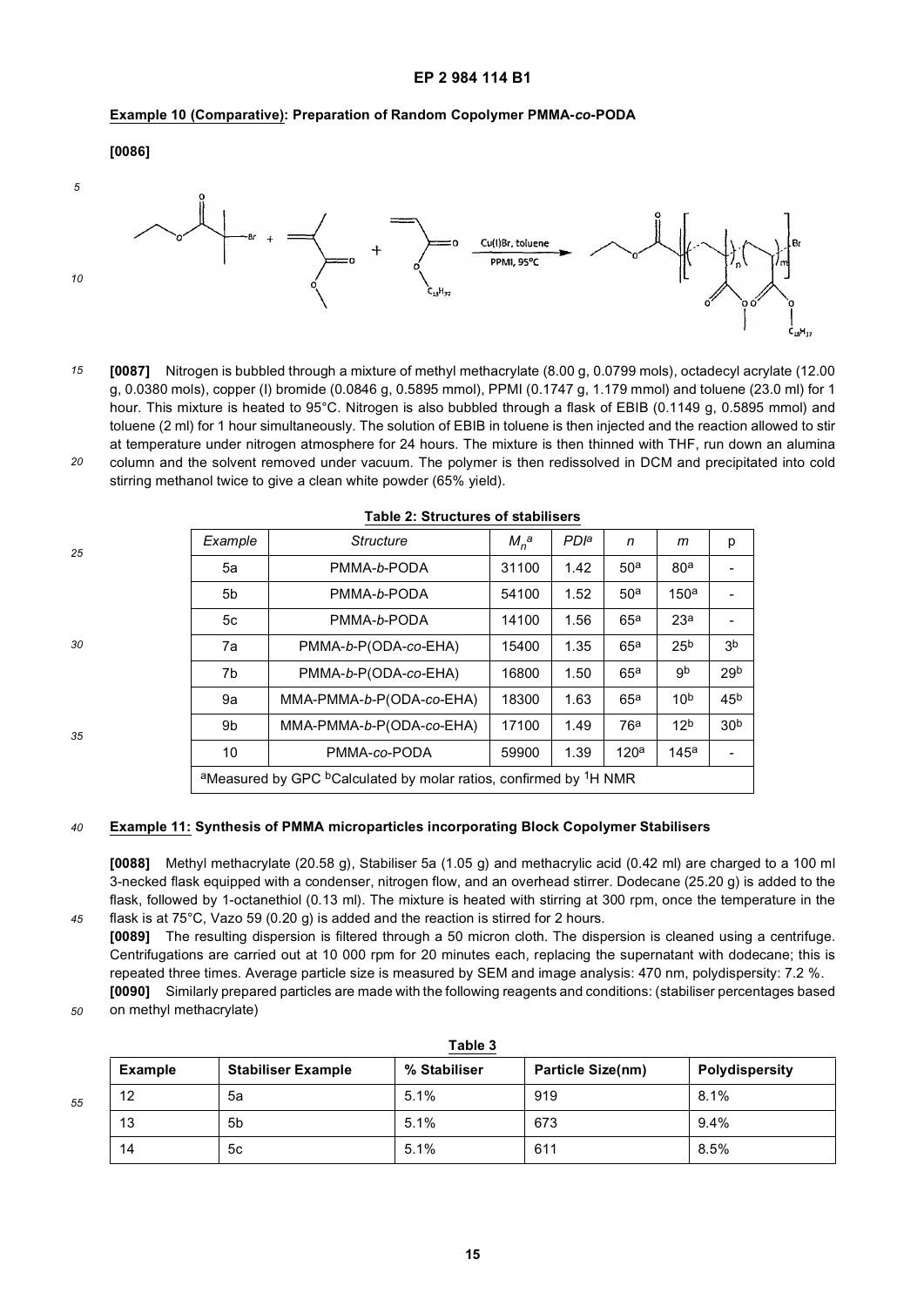#### (continued)

| <b>Example</b> | <b>Stabiliser Example</b> | % Stabiliser | <b>Particle Size(nm)</b> | <b>Polydispersity</b> |
|----------------|---------------------------|--------------|--------------------------|-----------------------|
| $15*$          | 10                        | 5.1%         | 2230                     | 14.9%                 |
| 16             | 9а                        | 5.1%         | 619                      | 11.8%                 |
| 17             | 9а                        | 7.5%         | 331                      | 14.8%                 |
| 18             | 9а                        | $6.0\%$      | 673                      | 9.8%                  |
| 19             | 9а                        | 5.1%         | 599                      | 9.9%                  |
| 20             | 9b                        | 5.1%         | 491                      | 13.4%                 |

*15*

to be used in EPD, and has a higher polydispersity.

*10*

*5*

**[0091]** PMMA particle dispersions are analysed using DLS. Particles of examples 12-14 prepared using PMMA-*b*-PO-DA stabilisers show instability over time, resulting in the fluid dispersion forming a gel when left to stand. **[0092]** Stabilisers with ethyl hexyl acrylate (EHA) incorporated into the PODA portion of the stabilisers prevented gelation of the PMMA particles of examples 16-20.

*20*

#### **Example 21: Synthesis of Cross-linked PMMA microparticles incorporating Block Copolymer Stabilisers**

**[0093]** Cross-linked PMMA particles are similarly prepared to example 11 using methyl methacrylate (20.58 g), Stabiliser 5a (1.05 g), methacrylic acid (0.42 ml) and EGDMA (ethylene glycol dimethacrylate; 0.2 ml), dodecane (25.20 g), 1-octanethiol (0.13 ml), Vazo 59 (0.20 g) giving white particles sized: 511 nm with a polydispersity of 17.22 %. **[0094]** Similarly prepared particles are made with the following reagents and conditions:

*30*

*25*

|                | Table 4              |              |         |                    |                |  |  |  |  |  |  |
|----------------|----------------------|--------------|---------|--------------------|----------------|--|--|--|--|--|--|
| <b>Example</b> | <b>Stabiliser</b>    | % Stabiliser | % EGDMA | Particle Size (nm) | Polydispersity |  |  |  |  |  |  |
| -22            | Stabiliser 7a   5.1% |              | 2.0%    | 955                | 8.1%           |  |  |  |  |  |  |
| -23            | Stabiliser 7b        | 5.1%         | 3.0%    | 584                | 14.9%          |  |  |  |  |  |  |

*35* **[0095]** PMMA particle dispersions are analysed using DLS. PMMA particles of examples 22-23 show no gelation.

#### **Example 24: Synthesis of Coloured Polymeric Particles incorporating Block Copolymer Stabilisers and Polymerisable Dyes**

- *40* **[0096]** Methyl methacrylate (20.58 g), Stabiliser 5a (1.05 g) and methacrylic acid (0.42 ml) are charged to a 100 ml 3-necked flask equipped with a condenser, nitrogen flow, and an overhead stirrer. Dye 6 (1.03 g) is added and stirred for 1 minute to facilitate dissolution of the dye. Dodecane (25.20 g) is added to the flask, followed by 1-octanethiol (0.13 ml). The mixture is heated with stirring at 300 rpm, once the temperature in the flask is at 75°C, Vazo 59 (0.20 g) is added and the reaction is stirred for 2 hours.
- *45* **[0097]** The resulting dispersion is filtered through a 50 micron cloth. The dispersion is cleaned using a centrifuge. Centrifugations are carried out at 10 000 rpm for 20 minutes each, replacing the supernatant with dodecane; this is repeated five times. Average particle size is measured by SEM and image analysis: 702 nm, polydispersity: 9.0%. **[0098]** Similarly prepared particles are made with the following reagents and conditions:

**Table 5**

|                | apie 5            |             |     |      |               |                    |                       |  |  |  |  |
|----------------|-------------------|-------------|-----|------|---------------|--------------------|-----------------------|--|--|--|--|
| <b>Example</b> | <b>Stabiliser</b> | %Stabiliser | Dye | %Dye | <b>Colour</b> | Particle Size (nm) | <b>Polydispersity</b> |  |  |  |  |
| 25             | 5a                | 5.1         | 5   | 5.0  | Red           | 779                | 8.9%                  |  |  |  |  |
| 26             | 7b                | 5.1         | 2   | 10.0 | Magenta       | 1074               | 5.2%                  |  |  |  |  |
| 27             | 7b                | 5.1         |     | 5.0  | Cyan          | 1273               | 11.6%                 |  |  |  |  |
| 28             | 9a                | 7.5         | റ   | 10.0 | Magenta       | 764                | 19.2%                 |  |  |  |  |

*50*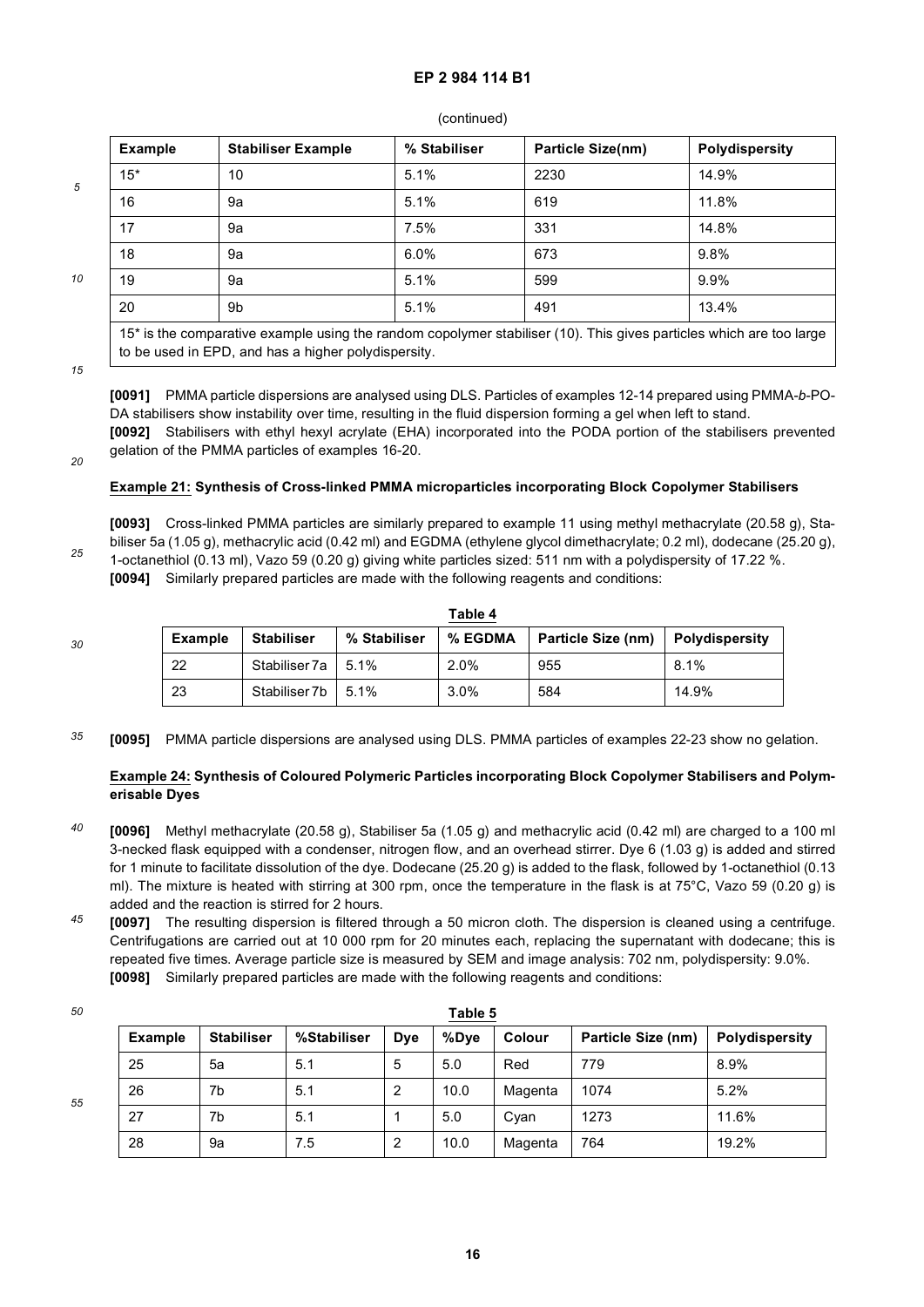#### (continued)

| <b>Example</b> | <b>Stabiliser</b> | %Stabiliser |   | Colour<br>%Dve<br><b>D</b> ve |         | Particle Size (nm) | Polydispersity |
|----------------|-------------------|-------------|---|-------------------------------|---------|--------------------|----------------|
| 29             | 9а                | 6.0         | っ | 10.0                          | Magenta | 831                | 12.3%          |
| 30             | 9а                | 8.5         |   | 10.0                          | Magenta | 662                | 7.25%          |
| 31             | 9b                | 8.5         | 2 | 10.0                          | Magenta | 505                | 6.7%           |

*10* **[0099]** PMMA particle dispersions are analysed using DLS. PMMA particles of examples 26-31 show no aggregation.

#### **Example 32: Synthesis of Black PMMA Particles incorporating Block Copolymer Stabilisers and Polymerisable Dyes**

*15* **[0100]** Similarly prepared using methyl methacrylate (16.0 g), Stabiliser 9a (3.99 g) and methacrylic acid (0.32 ml), dye 3 (0.24 g) and dye 4 (1.36 g), dodecane (32.14 g), 1-octanethiol (0.10 ml), Vazo 59 (0.20 g). Particle size is measured to be 130 nm by SEM with low polydispersity.

#### *20* **Example 33: Colour Coordinate Measurement of an Electrophoretic formulation containing a dispersion of magenta coloured particles incorporating Stabiliser 9a**

**[0101]** The electrophoretic ink is prepared by vortex mixing 0.0669 g of particles of Example 28 comprising magenta dye 2 and Stabiliser 9a, 0.0671 g of dioctyl sulfosuccinate sodium salt, and 2.0972 g of dodecane. Colour data for this dispersion is measured using the x-rite and summarised below:

*25*

*5*

| Table 6 |       |          |        |        |        |       |       |  |  |  |  |  |
|---------|-------|----------|--------|--------|--------|-------|-------|--|--|--|--|--|
| ∣∗k     | a*    | b*       | v<br>Λ |        |        | x     | V     |  |  |  |  |  |
| 43.98   | 60.72 | $-15.42$ | 24.677 | 13.822 | 22.507 | 0.405 | 0.227 |  |  |  |  |  |

*30*

**[0102]** The dispersion is allowed to stir overnight on the roller-mixer, before being further diluted in dodecane (ca. 1 drop in 2ml) and roller-mixed overnight.

**[0103]** The sample is measured on the zeta sizer: Electrophoretic Mobility (-0.04391 µmcm/Vs), Zeta Potential (-47.3 mV).

*35* Similarly prepared magenta formulations comprising particles of examples 29 and 30 are summarised below:

| 40 |
|----|

| Table 7 |           |     |       |       |          |        |              |        |       |       |  |
|---------|-----------|-----|-------|-------|----------|--------|--------------|--------|-------|-------|--|
| Ex.     | Part. Ex. | Dye | $L^*$ | a*    | $b^*$    |        | $\mathbf{v}$ |        | X     | v     |  |
| 34      | 29        | ◠   | 47.1  | 56.97 | $-14.23$ | 26.993 | 16.092       | 24.971 | 0.397 | 0.236 |  |
| 35      | 30        | ◠   | 46.41 | 56.75 | $-14.05$ | 26.221 | 15.574       | 24.153 | 0.398 | 0.236 |  |

#### *45* **Example 36: Colour Coordinate Measurement of an Electrophoretic formulation containing a dispersion of magenta coloured particles incorporating Polymerisable Stabiliser 9b.**

**[0104]** The electrophoretic ink is prepared by vortex mixing 0.1118 g of particles of Example 31 comprising magenta dye 2 and Stabiliser 9b, 0.0673 g of dioctyl sulfosuccinate sodium salt, and 2.0629 g of dodecane. Colour data for this dispersion is measured using the x-rite and summarised below:

*50*

| Table 8 |       |         |        |       |       |                                      |       |  |  |  |  |
|---------|-------|---------|--------|-------|-------|--------------------------------------|-------|--|--|--|--|
| ı *     | a*    | h*      | v<br>Λ | v     |       | $\checkmark$<br>$\ddot{\phantom{1}}$ | v     |  |  |  |  |
| 29.61   | 60.62 | $-5.34$ | 12.908 | 6.079 | 7.944 | 0.479                                | 0.226 |  |  |  |  |

*55*

**[0105]** Similarly prepared formulations are made with the following particles, with the results summarised below: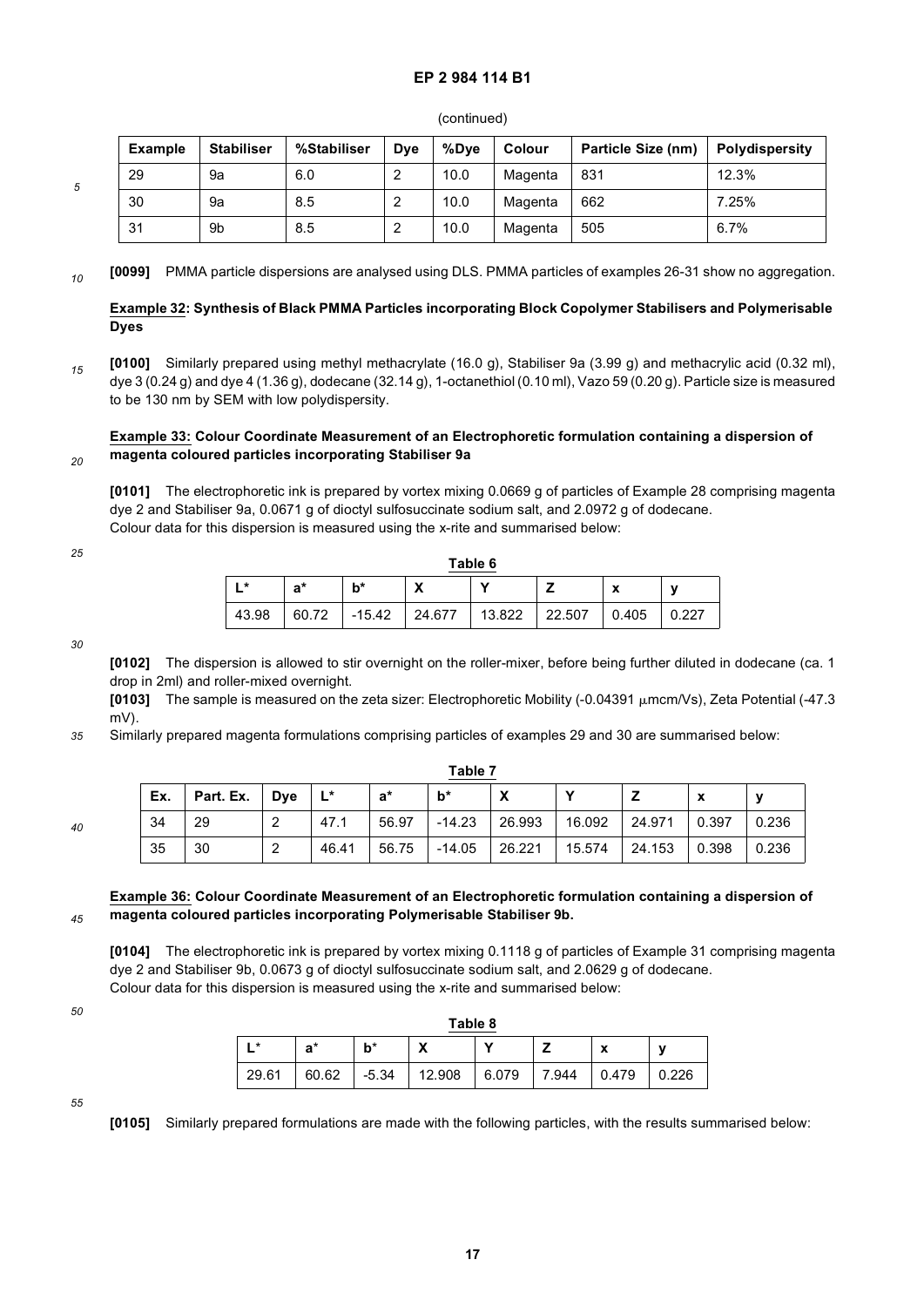| <b>Example</b> | <b>Particles Example</b> | Electrophoretic Mobility ( $\mu$ mcm/Vs) |
|----------------|--------------------------|------------------------------------------|
| 37             | 14                       | $-0.04019$                               |
| 38             | 23                       | $-0.04571$                               |
| 39             | 28                       | $-0.06218$                               |
| 40             | 30                       | -0.03739                                 |

**Table 9**

*10*

*30*

*5*

#### **Claims**

- *15* **1.** Polymer particles for use in electrophoretic devices comprising at least one stabiliser and monomer units of at least one monomer, optionally at least one polymerisable dye, optionally of at least one charged co-monomer, and optionally of at least one crosslinking co-monomer, wherein the stabiliser is a copolymer of methyl methacrylate, octadecyl acrylate, and at least one co-monomer.
- *20* **2.** Polymer particles according to claim 1, **characterised in that** the stabiliser is a block copolymer.

**3.** Polymer particles according to one or more of claims 1 to 2, **characterised in that** the stabiliser comprises as comonomer a (meth)acrylic acid ester of a branched alcohol.

*25* **4.** Polymer particles according to one or more of claims 1 to 3, **characterised in that** the stabiliser comprises as comonomer ethyl hexyl acrylate.

**5.** Polymer particles according to one or more of claims 1 to 4, **characterised in that** the stabiliser is a block copolymer PMMA<sub>n</sub>-*b-*P(ODA<sub>m</sub>-*co-EHA<sub>p</sub>) wherein n is the number of methyl methacrylate units, m is the number of octadecyl* acrylate units, and p is the number of ethyl hexyl acrylate units and n is in the range of 5-200, m is in the range of 40-150, and p is in the range of 1-80.

- **6.** Polymer particles according to one or more of claims 1 to 5, **characterised in that** the stabiliser comprises a polymerisable group.
- *35* **7.** Polymer particles according to one or more of claims 1 to 6, **characterised in that** a polymerisable dye comprises a chromophore, preferably an azo group, anthraquinone group or phthalocyanine group, at least one polymerisable group, optionally at least one linker group, and optionally at least one charged group.
- *40* **8.** A process for the preparation of polymer particles for use in electrophoretic devices, comprising

a) polymerising at least one monomer, at least one stabiliser, at least one initiator, optionally at least one polymerisable dye, optionally at least one charged co-monomer, and optionally at least one crosslinking comonomer,

- *45* b) optionally colouring the polymer particles by incorporation of at least one dye and/or at least one pre-polymerised dye and/or at least one polymerisable dye, and
	- c) optionally washing and isolating the polymer particles,

wherein the stabiliser is a copolymer of methyl methacrylate, octadecyl acrylate, and at least one co-monomer.

- *50* **9.** A process according to claim 8 **characterised in that** the polymerisation is a dispersion polymerisation in at least one non-aqueous, non-polar solvent.
	- **10.** Use of a polymer particles according to one or more of claims 1 to 7 for the preparation of an electrophoretic fluid and a mono, bi or polychromal electrophoretic device.
- *55*
- **11.** Electrophoretic fluid comprising polymer particles according to one or more of claims 1 to 7.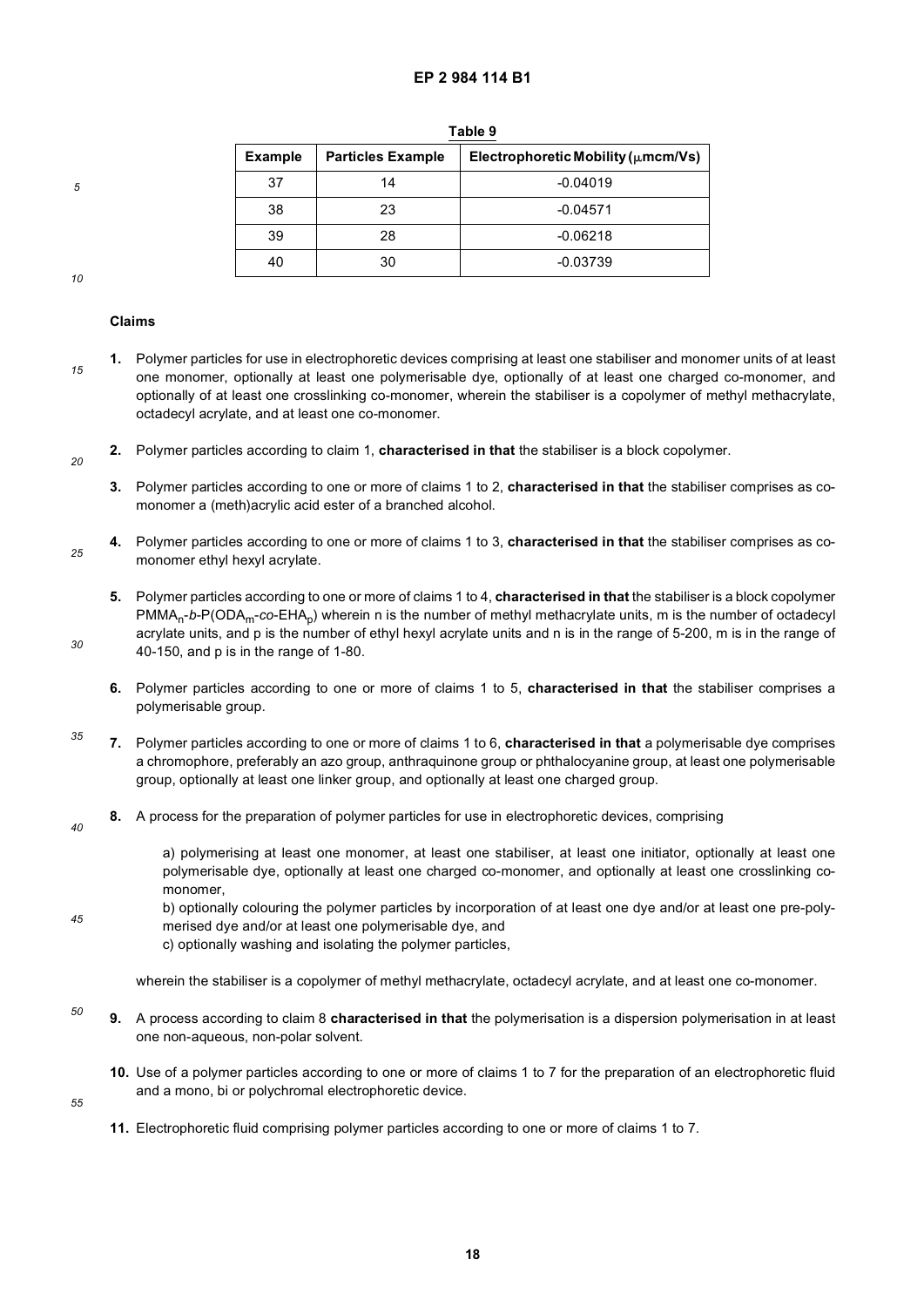- **12.** Electrophoretic display device comprising polymer particles according to one or more of claims 1 to 7.
- **13.** Electrophoretic display device according to claim 12, **characterised in that** the electrophoretic fluid is applied by a technique selected from inkjet printing, slot die spraying, nozzle spraying, and flexographic printing, or any other contact or contactless printing or deposition technique.
- **14.** Block copolymer of the formula PMMA<sub>n</sub>-*b*-P(ODA<sub>m</sub>-co-EHA<sub>p</sub>)wherein n is the number of methyl methacrylate units, m is the number of octadecyl acrylate units, and p is the number of ethyl hexyl acrylate units and n is in the range of 5-200, m is in the range of 40-150, and p is in the range of 1-80.
- *10*

*5*

**15.** Block copolymer according to claim 14, **characterised in that** it additionally comprises a polymerisable group.

#### **Patentansprüche**

*15*

*20*

- **1.** Polymerteilchen zur Verwendung in elektrophoretischen Vorrichtungen enthaltend mindestens einen Stabilisator und Monomereinheiten aus mindestens einem Monomer, gegebenenfalls mindestens einem polymerisierbaren Farbstoff, gegebenenfalls aus mindestens einem geladenen Comonomer und gegebenenfalls aus mindestens einem vernetzenden Comonomer, wobei der Stabilisator ein Copolymer aus Methylmethacrylat, Octadecylacrylat und mindestens einem Comonomer ist.
- **2.** Polymerteilchen nach Anspruch 1, **dadurch gekennzeichnet, dass** es sich bei dem Stabilisator um ein Blockcopolymer handelt.
- *25* **3.** Polymerteilchen nach einem oder mehreren der Ansprüche 1 bis 2, **dadurch gekennzeichnet, dass** der Stabilisator als Comonomer einen (Meth)acrylsäureester eines verzweigten Alkohols enthält.
	- **4.** Polymerteilchen nach einem oder mehreren der Ansprüche 1 bis 3, **dadurch gekennzeichnet, dass** der Stabilisator als Comonomer Ethylhexylacrylat enthält.
- *30*
- **5.** Polymerteilchen nach einem oder mehreren der Ansprüche 1 bis 4, **dadurch gekennzeichnet, dass** es sich bei dem Stabilisator um ein Blockcopolymer PMMA<sub>n</sub>-*b*-P(ODA<sub>m</sub>-co-EHA<sub>p</sub>) handelt, wobei n die Zahl der Methylmethacrylat-Einheiten ist, m die Zahl der Octadecylacrylat-Einheiten ist und p die Zahl der Ethylhexylacrylat-Einheiten ist und n im Bereich von 5-200 liegt, m im Bereich von 40-150 liegt und p im Bereich von 1-80 liegt.
- *35*
- **6.** Polymerteilchen nach einem oder mehreren der Ansprüche 1 bis 5, **dadurch gekennzeichnet, dass** der Stabilisator eine polymerisierbare Gruppe enthält.
- *40* **7.** Polymerteilchen nach einem oder mehreren der Ansprüche 1 bis 6, **dadurch gekennzeichnet, dass** ein polymerisierbarer Farbstoff einen Chromophor, vorzugsweise eine Azogruppe, Anthrachinongruppe oder Phthalocyaningruppe, mindestens eine polymerisierbare Gruppe, gegebenenfalls mindestens eine Linkergruppe und gegebenenfalls mindestens eine geladene Gruppe enthält.
	- **8.** Verfahren zur Herstellung von Polymerteilchen zur Verwendung in elektrophoretischen Vorrichtungen, bei dem man
- *45*

*50*

a) mindestens ein Monomer, mindestens einen Stabilisator, mindestens einen Initiator, gegebenenfalls mindestens einen polymerisierbaren Farbstoff, gegebenenfalls mindestens ein geladenes Comonomer und gegebenenfalls mindestens ein vernetzendes Comonomer polymerisiert,

b) gegebenenfalls die Polymerteilchen durch Einarbeitung mindestens eines Farbstoffs und/oder mindestens eines präpolymerisierten Farbstoffs und/oder mindestens eines polymerisierbaren Farbstoffs einfärbt und c) gegebenenfalls die Polymerteilchen wäscht und isoliert,

wobei es sich bei dem Stabilisator um ein Copolymer von Methylmethacrylat, Octadecylacrylat und mindestens einem Comonomer handelt.

- *55*
- **9.** Verfahren nach Anspruch 8, **dadurch gekennzeichnet, dass** es sich bei der Polymerisation um eine Dispersionspolymerisation in mindestens einem nicht wässrigen, unpolaren Lösungsmittel handelt.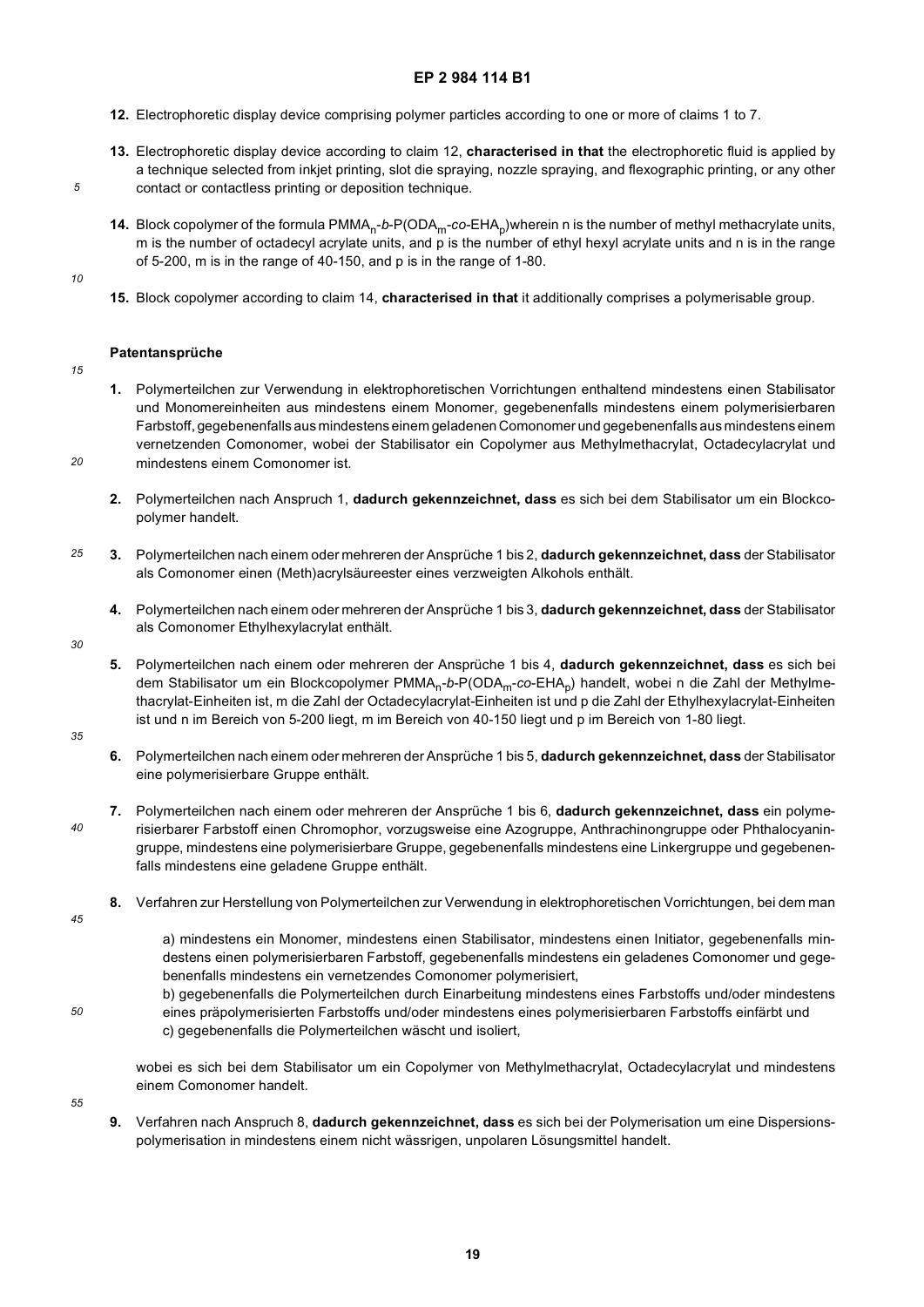- **10.** Verwendung von Polymerteilchen nach einem oder mehreren der Ansprüche 1 bis 7 zur Herstellung einer elektrophoretischen Flüssigkeit und einer mono-, bi- oder polychromen elektrophoretischen Vorrichtung.
- **11.** Elektrophoretische Flüssigkeit enthaltend Polymerteilchen nach einem oder mehreren der Ansprüche 1 bis 7.
- **12.** Elektrophoretische Anzeigevorrichtung enthaltend Polymerteilchen nach einem oder mehreren der Ansprüche 1 bis 7.
- *10* **13.** Elektrophoretische Anzeigevorrichtung nach Anspruch 12, **dadurch gekennzeichnet, dass** die elektrophoretische Flüssigkeit mittels einer Technik aufgetragen wird, die aus Tintenstrahldruck, Schlitzdüsensprühen, Düsensprühen und Flexodruck oder einer beliebigen anderen kontaktierenden oder kontaktlosen Druck- oder Abscheidetechnik ausgewählt ist.
- *15* **14.** Blockcopolymer der Formel PMMA<sub>n</sub>-*b*-P(ODA<sub>m</sub>-co-EHA<sub>p</sub>), wobei n die Zahl der Methylmethacrylat-Einheiten ist, m die Zahl der Octadecylacrylat-Einheiten ist und p die Zahl der Ethylhexylacrylat-Einheiten ist und n im Bereich von 5-200 liegt, m im Bereich von 40-150 liegt und p im Bereich von 1-80 liegt.
	- **15.** Blockcopolymer nach Anspruch 14, **dadurch gekennzeichnet, dass** es zusätzlich eine polymerisierbare Gruppe enthält.
- *20*

*30*

*35*

*40*

*55*

*5*

## **Revendications**

- *25* **1.** Particules de polymère pour une utilisation dans des dispositifs électrophorétiques comprenant au moins un stabiliseur et des unités de monomère d'au moins un monomère, en option au moins un colorant polymérisable, en option au moins un comonomère chargé, et en option au moins un comonomère de réticulation, dans lesquelles le stabiliseur est un copolymère de méthylméthacrylate, d'octadécylacrylate, et d'au moins un comonomère.
	- **2.** Particules de polymère selon la revendication 1, **caractérisées en ce que** le stabiliseur est un copolymère bloc.
		- **3.** Particules de polymère selon une ou plusieurs des revendications 1 à 2, **caractérisées en ce que** le stabiliseur comprend en tant que comonomère un ester d'acide (méth)acrylique d'un alcool ramifié.
	- **4.** Particules de polymère selon une ou plusieurs des revendications 1 à 3, **caractérisées en ce que** le stabiliseur comprend en tant que comonomère de l'acrylate d'éthylhexyle.
	- **5.** Particules de polymère selon une ou plusieurs des revendications 1 à 4, **caractérisées en ce que** le stabiliseur est un copolymère bloc PMMA<sub>n</sub>-*b*-P(ODA<sub>m</sub>-co-EHA<sub>p</sub>) dans lequel n est le nombre d'unités de méthylméthacrylate, m est le nombre d'unités d'octadécylacrylate, et p est le nombre d'unités d'éthylhexylacrylate et n est dans la plage de 5-200, m est dans la plage de 40-150, et p est dans la plage de 1-80.
	- **6.** Particules de polymère selon une ou plusieurs des revendications 1 à 5, **caractérisées en ce que** le stabiliseur comprend un groupe polymérisable.
- *45* **7.** Particules de polymère selon une ou plusieurs des revendications 1 à 6, **caractérisées en ce qu'**un colorant polymérisable comprend un chromophore, de façon préférable un groupe azo, un groupe anthraquinone ou un groupe phtalocyanine, au moins un groupe polymérisable, en option au moins un groupe de liaison, et en option au moins un groupe chargé.
- *50* **8.** Procédé pour la préparation de particules de polymère pour une utilisation dans des dispositifs électrophorétiques, comprenant :

a) la polymérisation d'au moins un monomère, d'au moins un stabiliseur, d'au moins un initiateur, en option d'au moins un colorant polymérisable, en option d'au moins un comonomère chargé, et en option d'au moins un comonomère de réticulation,

b) en option, la coloration des particules de polymère par incorporation d'au moins un colorant et/ou d'au moins un colorant pré-polymérisé et/ou d'au moins un colorant polymérisable, et

c) en option, le lavage et l'isolement des particules de polymère,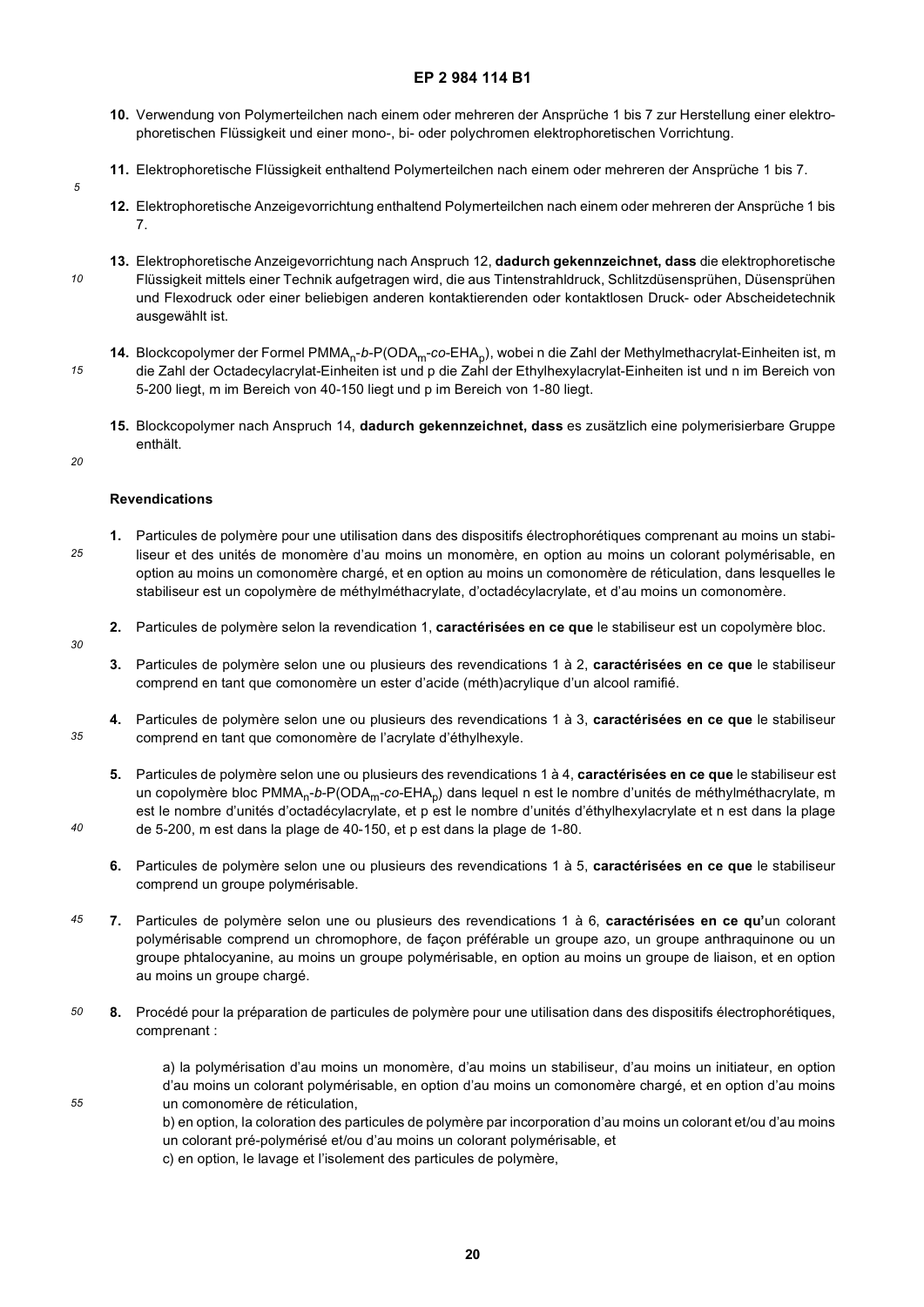dans lequel le stabiliseur est un copolymère de méthylméthacrylate, d'octadécylacrylate, et d'au moins un comonomère.

- **9.** Procédé selon la revendication 8, **caractérisé en ce que** la polymérisation est une polymérisation par dispersion dans au moins un solvant non polaire non aqueux.
	- **10.** Utilisation de particules de polymère selon une ou plusieurs des revendications 1 à 7 pour la préparation d'un fluide électrophorétique et d'un dispositif électrophorétique monochrome, bichrome ou polychrome.
- *10* **11.** Fluide électrophorétique comprenant des particules de polymère selon une ou plusieurs des revendications 1 à 7.
	- **12.** Dispositif d'affichage électrophorétique comprenant des particules de polymère selon une ou plusieurs des revendications 1 à 7.
- *15* **13.** Dispositif d'affichage électrophorétique selon la revendication 12, **caractérisé en ce que** le fluide électrophorétique est appliqué au moyen d'une technique choisie parmi une impression par jet d'encre, une pulvérisation par filière à fente, une pulvérisation par éjecteur, et une impression flexographique, ou n'importe quelle autre technique d'impression ou de dépôt par contact ou sans contact.
- *20* **14.** Copolymère bloc de la formule PMMA<sub>n</sub>-*b*-P(ODA<sub>m</sub>-co-EHA<sub>p</sub>) dans laquelle n est le nombre d'unités de méthylméthacrylate, m est le nombre d'unités d'octadécylacrylate, et p est le nombre d'unités d'éthylhexyl-acrylate et n est dans la plage de 5-200, m est dans la plage de 40-150, et p est dans la plage de 1-80.
- *25* **15.** Copolymère bloc selon la revendication 14, **caractérisé en ce qu'**il comprend de façon additionnelle un groupe polymérisable.

| 30     |  |  |  |
|--------|--|--|--|
| $35\,$ |  |  |  |
| 40     |  |  |  |
| 45     |  |  |  |
| 50     |  |  |  |
| 55     |  |  |  |

*5*